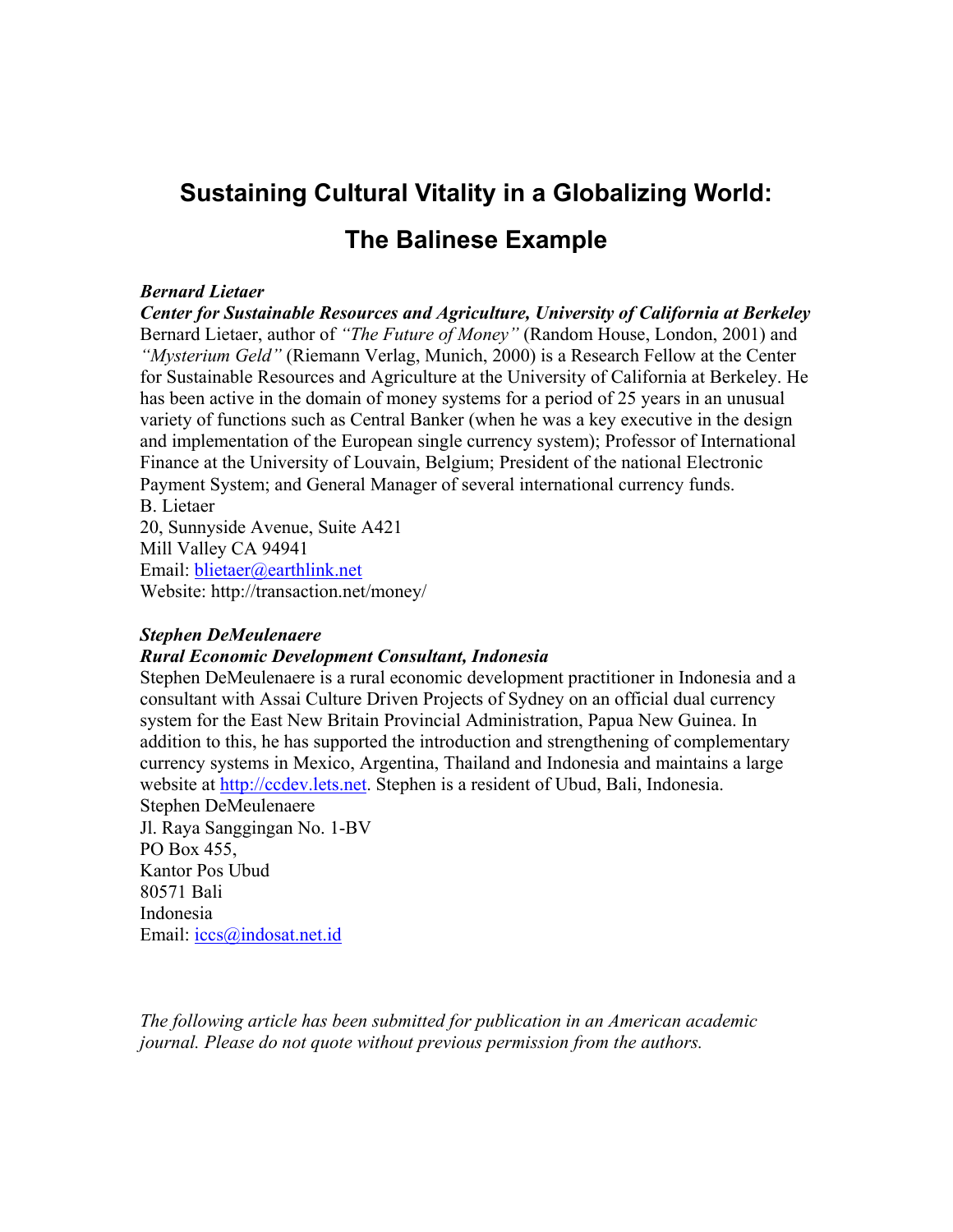# **Sustaining Cultural Vitality in a Globalizing World:**

# **The Balinese Example**

# *Abstract*

It is generally accepted that massive tourism and a vibrant indigenous culture are mutually exclusive. Bali has so far proven to be an exception to this rule. This article explores a hitherto overlooked socio-economic mechanism behind that exception. It is a dual complementary currency system used for centuries by highly decentralized and democratic decision-making organizations. The reasons why such a dual currency system is so effective in mobilizing popular cultural creativity is investigated; and a systems framework proposed to determine the conditions under which this model could be applicable outside of Bali. This framework is then tested with a second case study: traditional shell currencies in Papua New Guinea. Finally, some potential applications in areas in the world other than traditional cultures are portrayed.

*Key Words:* Sustainability, Complementary Currency, Culture, Tradition, Bali, Integral Economy.

> *"Man doth not live by bread alone"* (Deuteronomy 8:3).

# *Defining the Problem*

The process is well known, and has been observed all around the world: massive tourism and an authentic and living indigenous culture simply cannot coexist. Increasing numbers of tourists tend to ultimately destroy the exotic culture they came to experience in the first place, as the locals increasingly display their culture only for the tourists' money. Many major tourist destinations have gone through this process: Italy and Greece during the 19<sup>th</sup> century after it became part of any gentlemen's education to make "*the tour*" of the classical European civilizations (and from where the word "tourist" derives). Mexico, the Caribbean, Hawaii, Tahiti, Fiji and other Pacific Islands are well-known examples of the same process during the  $20<sup>th</sup>$  century. Since the mid 1970s, many studies have reported a systematic conflict between two desirable aims: cultural integrity and economic development through tourism. Two specific conferences were the landmarks of these realizations in their respective fields. The systematic conflict between socio-cultural integrity and tourism was the main conclusion from the first conference of the American Anthropological Association devoted to "Tourism and Cultural Change" in 1974. The need for trade-offs between these two variables was the main conclusion of the joint UNESCO/IBRD "Seminar on the Social and Cultural Impacts of Tourism" held in Washington in 1976. (Smith, 1989; Picard, 1979). This built-in conflict can been summarized succinctly as "Tourism and paradise…are incompatible. For as fast as paradises seduce tourists, tourists reduce paradises…Hardly has the last paradise been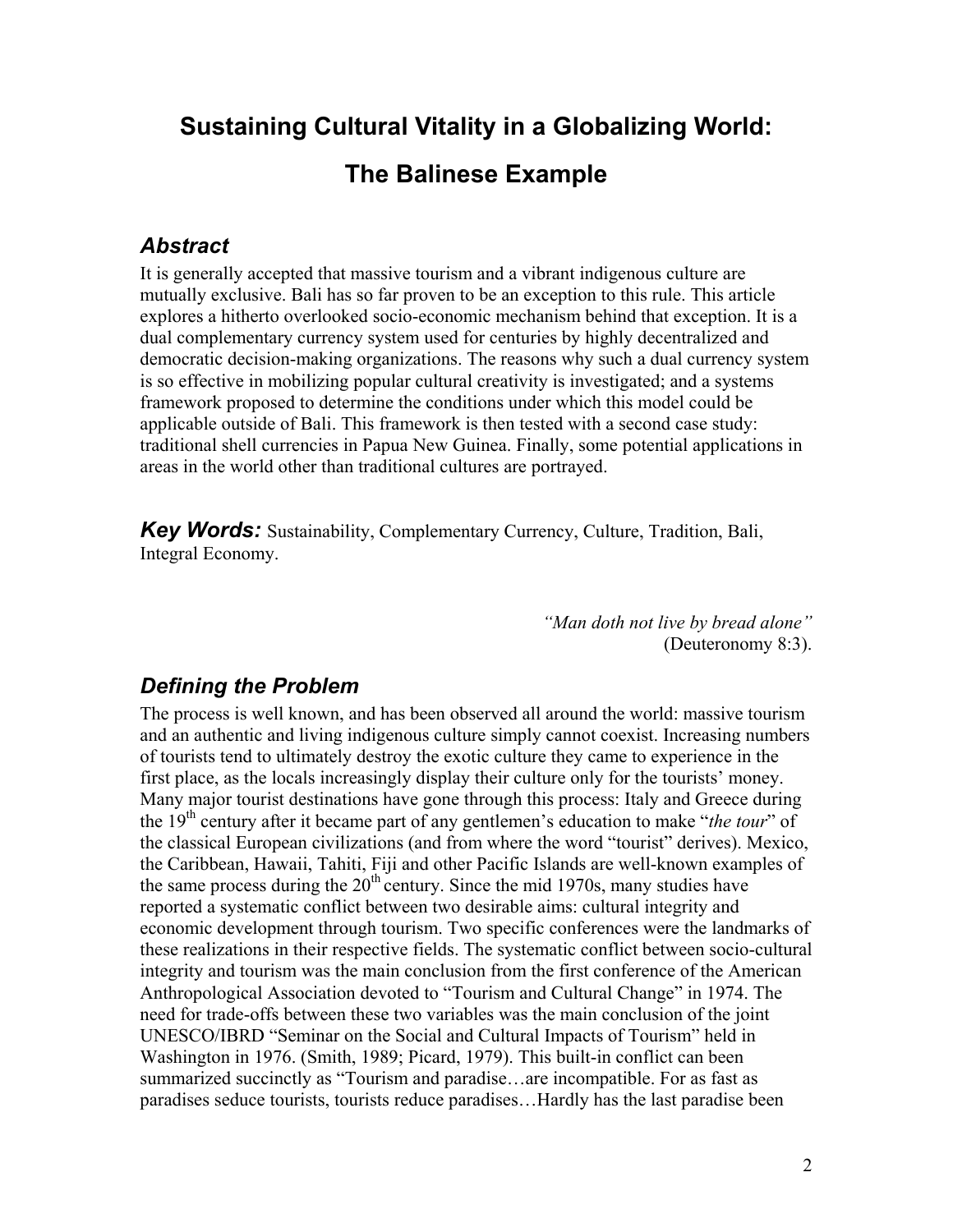discovered than everyone converges on it so fast that it quickly becomes a paradise lost."(Iyer, 1988).

Nevertheless, Bali seems to be an exception to this rule, where increasing numbers of tourists have not led to a corresponding increase in the rate of destruction of Balinese culture. But what is exactly meant by those terms?

# *Some Definitions and Plan*

For the sake of clarity, by "culture" we refer here to the standard anthropological definition that goes back to E. B. Tylor: a complex whole which includes knowledge, beliefs, artistic expressions, morals, laws, customs and habits acquired by humans giving him or her an identity as a member of a specific society. For the case of the Balinese culture, the identity with which the majority of the inhabitants of Bali identify is simultaneously of an ethnic, linguistic, and particularly of a religious order. [1]

Finally, to verify whether a culture maintains its integrity or not, we will be using a relatively simple but empirically verifiable acid test: whether the cultural/religious performances are still held, and remain meaningful to the indigenous population, with or without tourists as spectators. In this respect we follow Noronha, as many others have done (Noronha, 1979; McTaggart, 1980; Greenwood, 1982, Macnaught, 1982; Goldberg, 1984; Graburn, 1984; Maurer & Zeigler, 1988).

This paper will describe one key but generally overlooked tool that is systematically used in Bali to achieve the unusual resilience of their socio-cultural fabric.

It is organized in nine sections with the following titles:

- The Balinese Example of Cultural Resiliency
- Some Partial Explanations?
- The Banjar
- The Overlooked Mechanism: a Dual Currency System
- How the Dual Currency System supports Cultural Resilience
- A Systems Framework
- Testing the Model with Shell Money in Papua New Guinea
- Applicability in Other Areas
- Conclusions

# *The Balinese Example of Cultural Resiliency*

Almost everybody has heard of Bali as the "Last Paradise", a reputation dating back to the time when Westerners first discovered it at the end of the  $16<sup>th</sup>$  century [2]. In counterpoint, every generation during the  $20<sup>th</sup>$  century has announced the imminent demise of the Balinese' exceptionally rich traditional cultural heritage. The first figures published by the Bali Tourist Bureau reported 213 visitors during the year 1924, when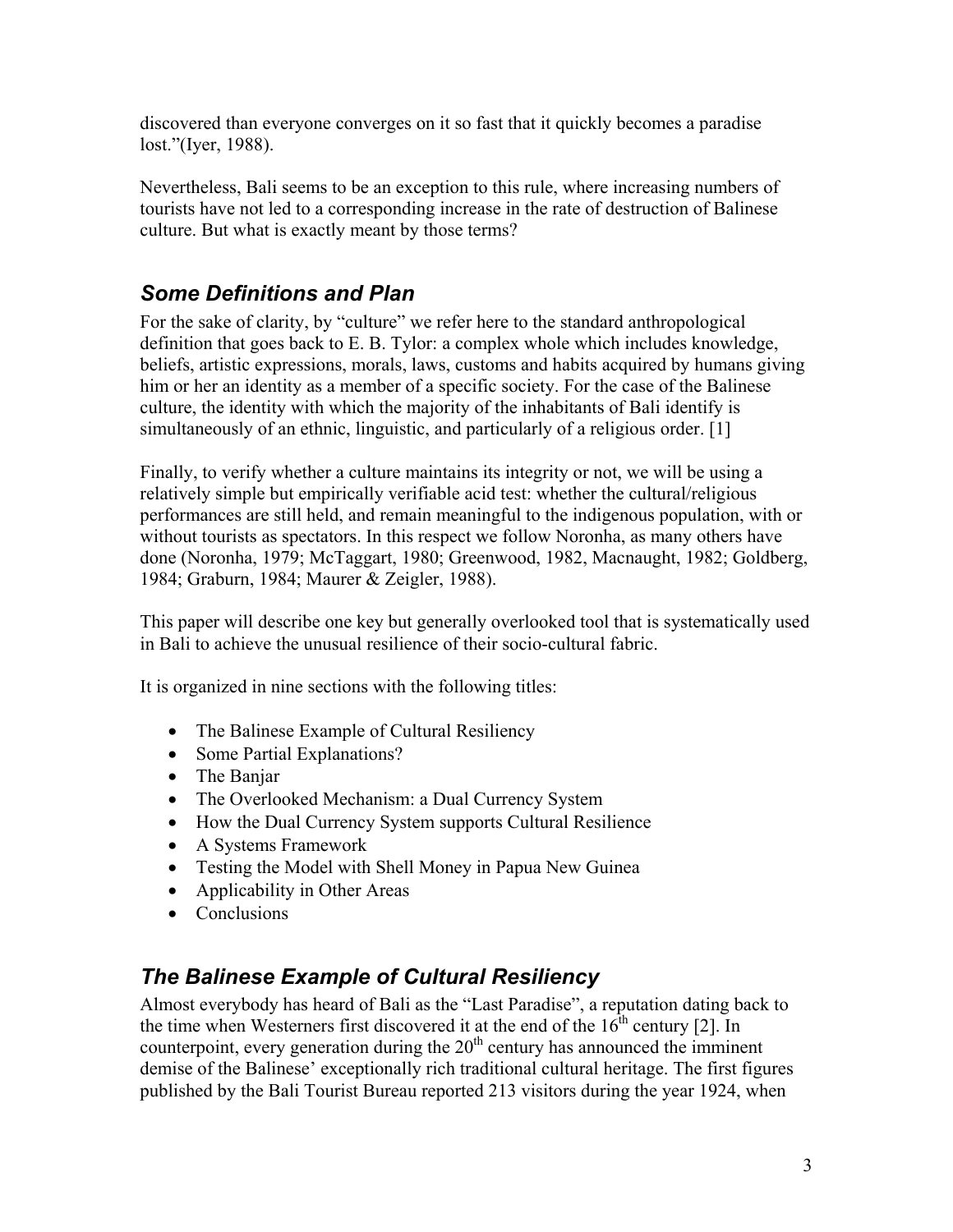the local population was estimated around one million. When in the 1930s the number of visitors reached for the first time thousand per year, travel brochures entitled *"Bali: the Enchanted Isle"* suggested to visit Bali soon because "in another ten years, it may be spoiled by that insidious modernism."(Picard, 1996) In the 1950s, after the Indonesian independence, the warnings would become more pressing: "This anachronistic relic of the Hindu soul is, after ten centuries, about to lose its exceptional traits. Let us hurry while there is still time, and contemplate it closely before it gives in to the contagion of modern Indonesia."(Durtain, 1956). In 1971, the first official "Bali Tourism Development Plan" unperturbedly predicted that by the time its project would be completed in 1985 "the cultural manifestations will probably have disappeared, but Bali can still retain its romantic image as a green and sumptuous garden."(SCETO, 1971). When in 1994, tourism traffic increased to over 2 million for the first time, the forewarning was repeated: "How much more tourism can the island take? …It is now clear that the unbelievably complex social and religious fabric of the Balinese is at last breaking down under the tourist onslaught."(Dalton, 1990)

#### **{Take in Figure 1}**

In 2001 about 4 million tourists[3] visited that small island of 3 million inhabitants, and are still overwhelmed by the vibrant pageantry of the thousands of religious festivals and other cul tural events organized every year by the Balinese f or the entertainment of the Balinese gods and themselves. Indeed, it still is true today that "at their temple feasts they combine two good purposes, namely to please their gods and



amuse themselves. I would even say that these two things are identical with the Balinese."(de Kleen, 1921). This is unlike other tourist destination sites - Hawaii, Tahiti or Fiji - where the indigenous culture has died out to the point where traditional dances for instance, are now organized exclusively for tourists. In contrast, out of the 5,000 dance groups listed with the provincial authorities as performing in Bali, less than 200 are maintained for tourist performances, and the other 4,800 for temple time (Picard, 1996).

It should be made clear from the outset that we are aware that:

- Bali or its culture has changed under the pressures of modernization and tourism;
- these millions of tourists have had negative effects on the environmental, social or cultural fabric in Bali;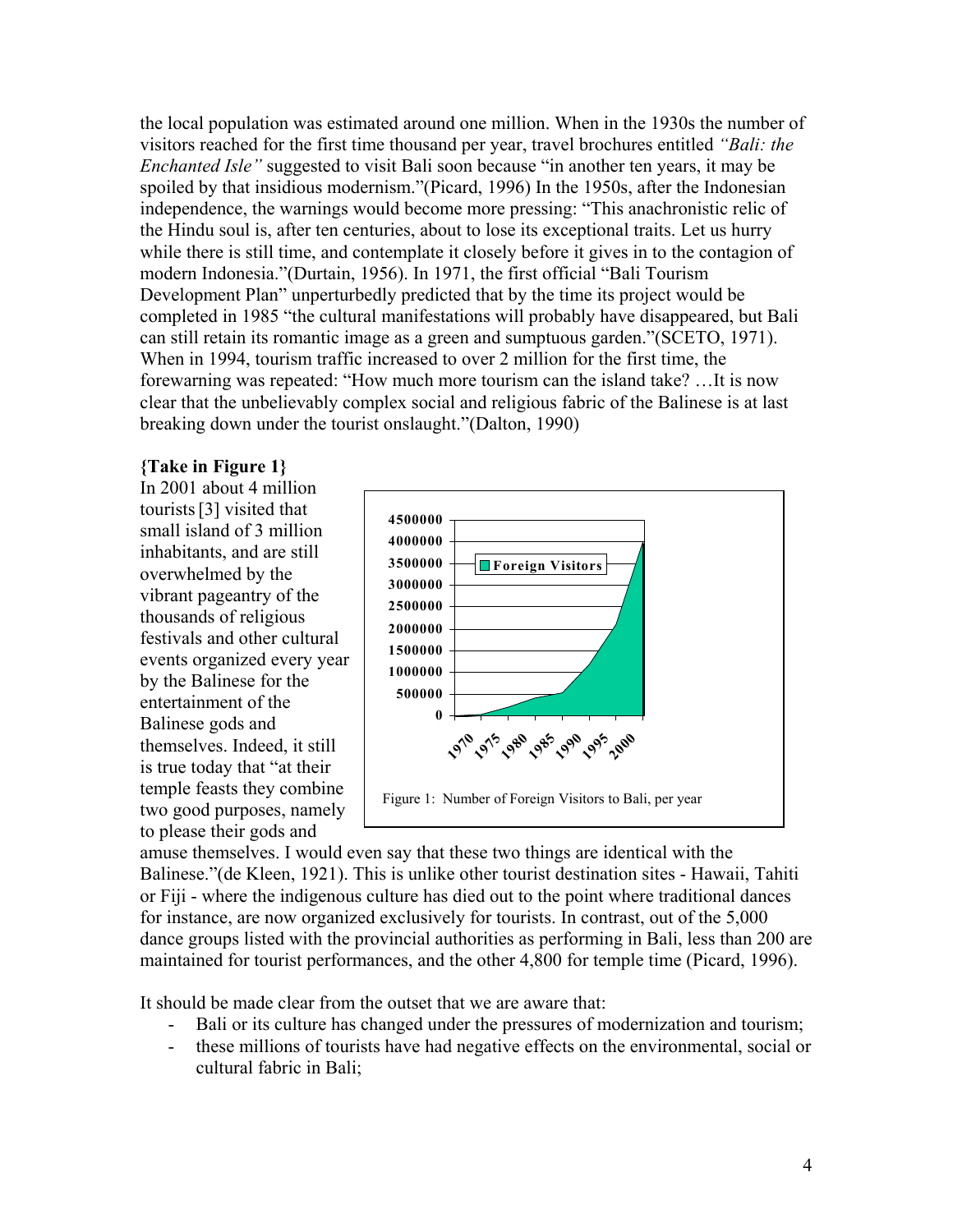- or that some enclaves of the Bali island, such as Kuta, belong culturally more to Miami Beach than to any tropical Asian island.

Several good publications are available that are making an inventory of such damaging impacts.[4]

But what we and many other observers claim is that "tourism has not destroyed Balinese culture" as it did in so many other places (Norohna, 1979; Macnaught, 1982; McTaggart, 1980; Cohen, 1988; Picard, 1996). Bali has been able to maintain a specifically Balinese social, cultural and religious environment against all odds, and many predictions to the contrary. In 1936, Margaret Mead in her first letter from Bali noted that "Bali seems to have learned through a couple of thousand years of foreign influences just how to use and how to ignore those influences. Accustomed to an alien aristocracy, accustomed to successive waves of Hinduism, Buddhism, and so on, they let what is alien flow over their heads."(Mead, 1977) Fifty years later, this point is still valid: "Beset by invaders for millenniums, the Balinese are responding to the latest incursions as they have to past incursions, by becoming more like themselves. The fabric of Balinese society is too strong and too flexible to be rent by easy money."(Elegant, 1987) Another informed observer concluded that the difference is that in Bali: "The newly available consumer goods have not dethroned ceremonial expenses as a source of prestige and sign of status: the money earned from tourism feeds a competition for status that is expressed in the staging of ever more sumptuous and spectacular ceremonies – much to the delight of the tourists."(Picard, 1996)

This article will explore the mechanism that has provided Bali with the cultural resiliency that has made it possible for it to achieve that result, and what sustainability lessons can be learned from it for other parts of the world.

# *Some Partial Explanations?*

Some claim that that the Balinese exception is simply due to the fact that Balinese are somehow inherently and mysteriously different. "Bali will always be Bali. In the past, a hundred years ago, today, and even a hundred years from now...Tourism is for Bali, not Bali for tourism."[5]

Others see the religion (mainly Hinduism), the complex caste system, racial characteristics, or the organization of the irrigation rice agricultural as the explanation of that difference.

Without denying that all these reasons may indeed play a role in the Bali exception, we feel that by themselves, none of them are really convincing because none of them - or even their combination - are really unique to Bali. After all, there are hundreds of millions of Hindus around the world where a similar caste system prevails; and they have not exhibited the same level of cultural resilience and creativity as the Balinese. Similarly, Bali shares with other parts of Asia its complex racial composition resulting over several millennia from successive invasions of Austronesian, Indic, Malay, Javanese and other ethnicities; as well as its irrigation and rice agriculture. Even the historical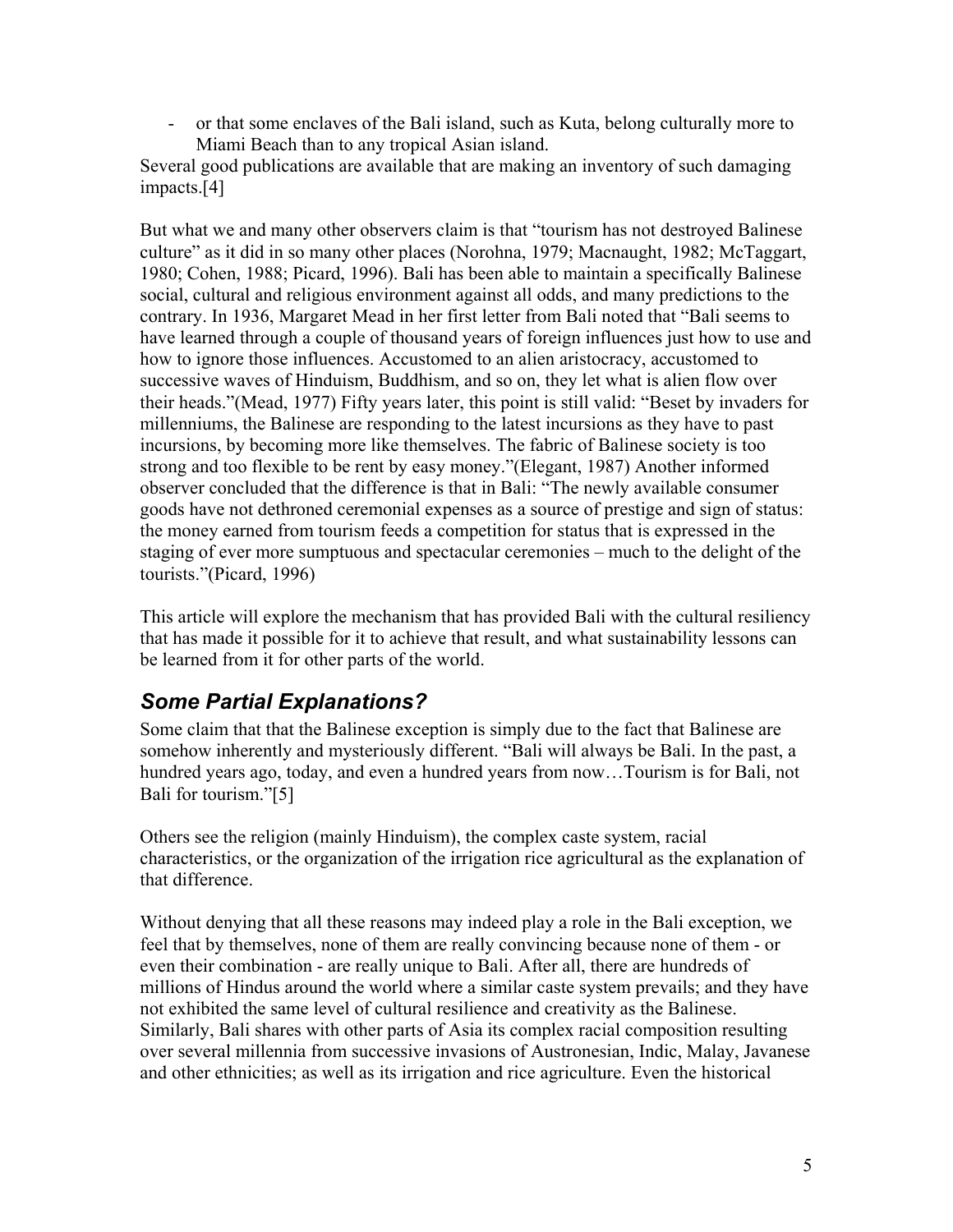familiarity with foreign or colonial rulers, first noted by Mead, is clearly not unique to Bali.

Some anthropologists, particularly Clifford Geertz and Carol Warren (Geertz & Geertz, 1987; Warren, 1993), have identified a Balinese characteristic directly relevant for our question: its exceptionally intertwined local organization structures. The most important of those traditional structures, to which most Balinese still belong today, are three overlapping but separate local organization structures:

- the *Banjar* that orders the civil aspects of the community;
- The *Subak* that regulates the irrigation facilities (for farmers who are still active in rice production);
- and the *Pemaksan* that organizes the religious rituals.

Together, they form a tight and integrated structural fabric that strengthens the social and cultural fabric. This argument is convincing and valid. But is there not more to be learned from the Balinese example, besides tight-fitting organization structures?

To find out, the authors made during the Summer of 2002 a series of interviews conducted mostly in *Bahasa Indonesia* - with local traditional Balinese leaders. The geographical focus was on the area of and around Ubud, generally considered as the "cultural capital" of Bali, because the interface between the indigenous culture and tourism is particularly intense in that region.

On the basis of this research, we propose that more than just structures may indeed be in play. We found that in addition an original social mobilization tool may explain the dynamism within those structures. Specifically, a dual currency system is systematically used, particularly in the Banjar organization. Both the Banjar structure and its dual currency system will be explained next.

# *The Banjar*

The Banjar is the fundamental civil unit in Bali, operating in a decentralized, democratic, cooperative manner at the local level. It is an ancient organization structure, as the first written reference to it goes back to 914 AD (Agung & Purwita, 1983). It has also proven a very adaptable organization structure: "Even today, among families who have spent several generations in an urban setting away from the rice fields, the Banjar still plays an important role." (Eiseman, 1990)

Rural Banjars are typically geographically bounded on one side by a major road, on two sides by secondary roads and on the end by a river, which irrigates the Banjar's rice fields and forest which supplies respectively the main food staple and the raw materials for the many ceremonies held each year. In a small village, there is often only one Banjar; in larger towns, there may be several. In Ubud for instance, there are four Banjars in the town itself, and 9 additional ones in the immediately surrounding villages.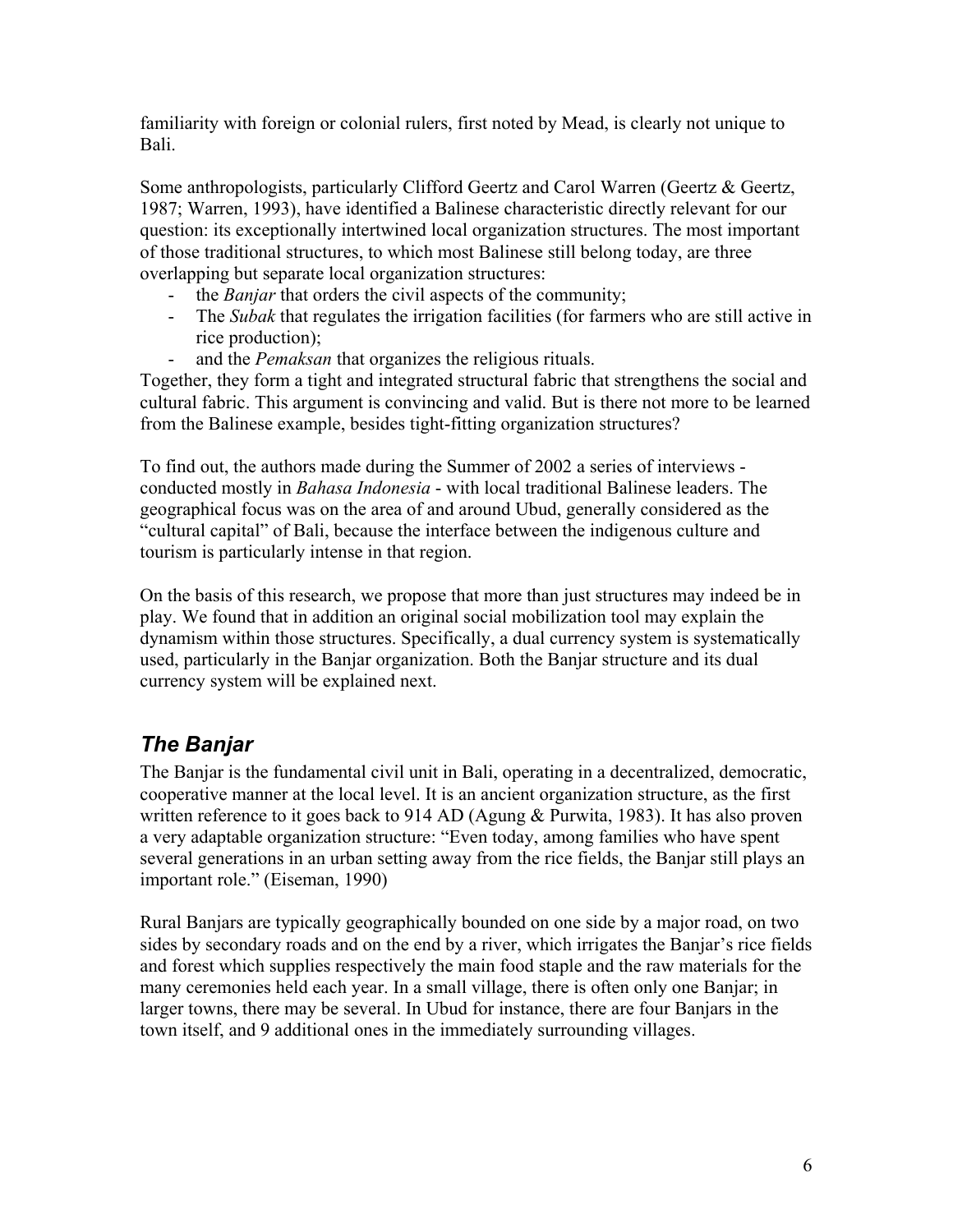The Banjar structure having been amply described in the anthropological literature (Geertz, 1959; Geertz & Geertz, 1995; Guermonprez, 1990; Warren, 1993), we can be brief here. This paper will focus mainly on its socio-economic and cultural functions.

The Banjar head, the *Klian Banjar,* is elected by a majority vote of the members, but has always been and still is "more an agent than a ruler".(Geertz, 1980). He receives no remuneration for this function. He can also be dismissed at a members' meeting by majority vote. Each member is equal and has one vote, there is no special status granted to wealthier or higher caste members of the Banjar. Each thirty-five-day Balinese month on the average, the *Kulkul* bell (a wooden gong) summons the council members to the dedicated meeting place, the *Bale Banjar*, to decide on the next month's activities. Special meetings can also be convened whenever necessary.

At such meetings, both new activities are proposed and on-going projects are reported on. At the same time, the contributions of time and money are decided upon for each project. However, if a majority of members becomes opposed to a particular project for whatever reason, it is revisited at the next monthly meeting to discuss whether or not to continue with it.

In the Ubud area each Banjar has between 750 and 1200 members, who are represented at the council by the 150 to 260 male heads of each household. The largest Banjars in Bali are the urban ones (Denpasar has councils with more than 500 family heads); in villages they can be as small as 50 (Eiseman, 1990). Each has its own rule book *Awig-awig*, all based on the same general principles, but with a lot of variations in the details.

In short, the Banjar functions as a community-based planning and implementation unit which budgets always its activities using two currencies, both Time as well as Rupiah, which is presented next in greater detail.

# *An Overlooked Tool: a Dual Currency System*

In our meetings with the local Balinese leaders, we were repeatedly told that it is not something special about the Balinese or Hindu religion itself, but the strong system of mutual cooperation, the Banjar, which has maintained Balinese culture despite the large and increasing numbers of tourists coming to the area. Some quotes:

- "Banjar is stronger than religion in keeping community and culture together." Pak Agung Putra, Klian Banjar Tengah.

- "Banjar is what holds the community, each other, together." Pak Ketut Suartana, Klian Banjar Sambahan.

- "Banjar is the most fundamental organization that keeps the Balinese character intact." Pak Wayan Suwecha, Klian Banjar Kelod.

#### *But what holds the Banjar together?*

The intriguing answer is that a key element is a dual currency system, which gives the Banjar structure an exceptionally flexible capability to mobilize local resources. The first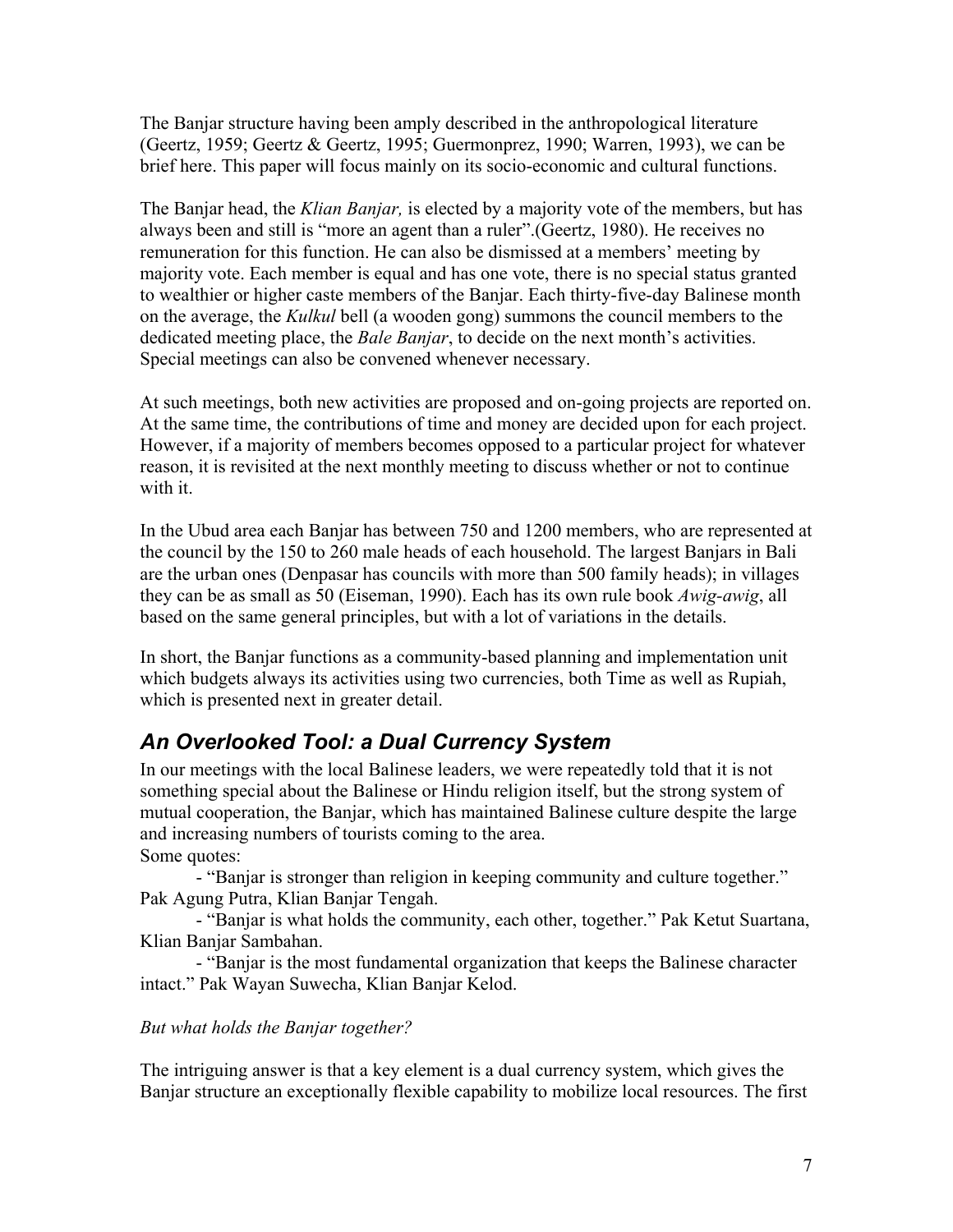of these two currencies is the Rupiah, the conventional national Indonesian currency. The second one is *" Nayahan Banjar"* roughly translatable as "work for the common good of the banjar". It is a time services currency, as the typical unit of account of Nayahan is a block of time of approximately 3 hours of work in the morning, afternoon or evening; and the *kulkul* gives a special summoning for people to gather when collective work is called for.

On the average, each Banjar starts between seven and ten different projects every month, big and small. And for each project, the expected contributions of each family unit – in Rupiah and in time – are taken into account. In the poorer Banjars, the Rupiah constraint is typically the more binding, while in the richer ones the opposite may happen.

In most cases, there is no problem finding enough people to contribute the time needed to complete an activity, and thus contributions of Time are not recorded. In some Banjars, however, where there is a scarcity in the contribution of Time or when there are complaints from some members about the lack of contribution by others, the *Klian Banjar* records every contribution of Time. Those who cannot contribute their share of Time are asked to send a substitute person. In case either one is really impossible, then they must pay a charge of between 5,000 and 10,000 Rupiah (.50 to 1.00 US Dollar) for each time block missed. Such substitutability is only partial and conditional, similar to the phenomenon studied by Foa between money and love in Western culture: one can to some extent "buy love" with a nice gift or dinner, or other expensive gestures, but when the relationship is entirely based on money it becomes prostitution and ceases to be love. (Foa, 1971). [6]

The more organized Banjars in Ubud like Banjar Sambahan make the amount of Rupiah of such substitution cost a formal decision at the initiation of each project - when it is felt that everybody's physical presence is deemed important the substitution cost is placed higher than for other projects where that is less the case.

Our interviewees are quite clear that: "Time is a form of money." The majority even make the point that "Time is more important than Rupiah" for keeping the community cooperation strong in the Banjar.

The importance of these time exchanges within a banjar can also be expressed on the negative side: the main form of punishment meted out by the Banjar is not a Rupiah fine, but ostracism, the exclusion from the Banjar of someone who refuses three times in a row to respect the community decisions. "The Balinese still say today that to leave the *krama* (Banjar council) is to lie down and die."(Geertz, 1980) And the reason given why such ostracism is so serious is "when they have an important family ceremony, like a cremation, marriages, or coming of age rituals, then nobody will give Time for helping them in the preparations." In short, depriving someone of Time from the community is considered the ultimate retribution.

But why is such a dual currency system so important to keep community spirit and their collective cultural expressions strong?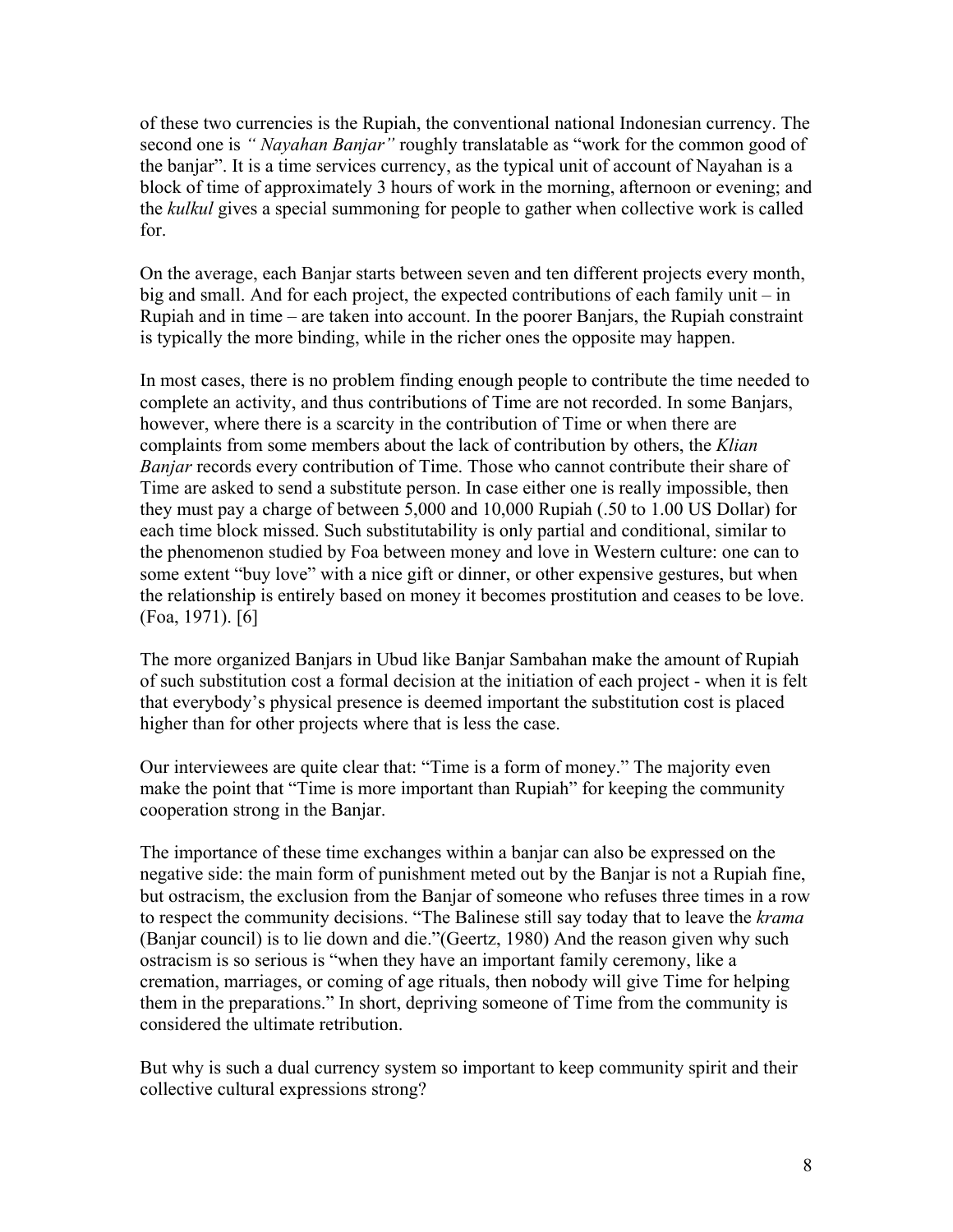# *How a Dual Currency Supports Cultural Sustainability*

A more philosophically inclined Banjar leader, although obviously a Hindu, used a Taoist vocabulary of complementarity to describe the dual currency system as being in "Yin-Yang relationship". One of these currencies - the normal Indonesian national currency – is in this view of a Yang nature, because it cannot be created within the community but has to be earned by competing in the outside world. The other - Time that everybody in principle has as the same birthright - is Yin because it is generated within the community, on an egalitarian basis, and generates cooperation. It is also something that you can't accumulate and store like conventional money: use it or lose it.

Western languages do not have words describing the Yin-Yang concept, so we will have to use the Oriental word for it. Taoism conceived all forces in complementary pairs like earth-heaven, water-fire, inhaling-exhaling, pulling-pushing, feminine-masculine, etc. Although obviously distinct forces, they are really seen as parts of a single ultimate unity, and therefore necessary to each other. A bit like a magnet necessarily must have a positive and a negative pole – either one separately can't exist. In the specific money and societal context of this paper, the Yin-Yang notion refers to the polarities of cooperationcompetition, egalitarian-hierarchical, mutual trust – central authority, femininemasculine, etc. Figure 2 provides a summary of some of these complementary aspects. It includes some of the philosophical aspects that are underlying this worldview, because they are coherent with other important aspects of the Balinese culture. For instance, to a Balinese, the Divine is not only transcendent but also immanent - present everywhere in everything - not just in the temple compound or invisible in the heavens.



#### **{Take in Figure 2}**  This figure can be read from up to down to focus on the internal coherence of each philosophical framework; or horizontally to see the polarity between the different worldviews. What is important to realize is that from a Balinese perspective *both*  views are equally valid, and they have spontaneously developed

a dual currency system that supports both worldviews. This figure also highlights the differences with our Modern Western culture, where it has long been considered selfevident to have a monopoly of a Yang currency and a predominant focus on the Yang coherence.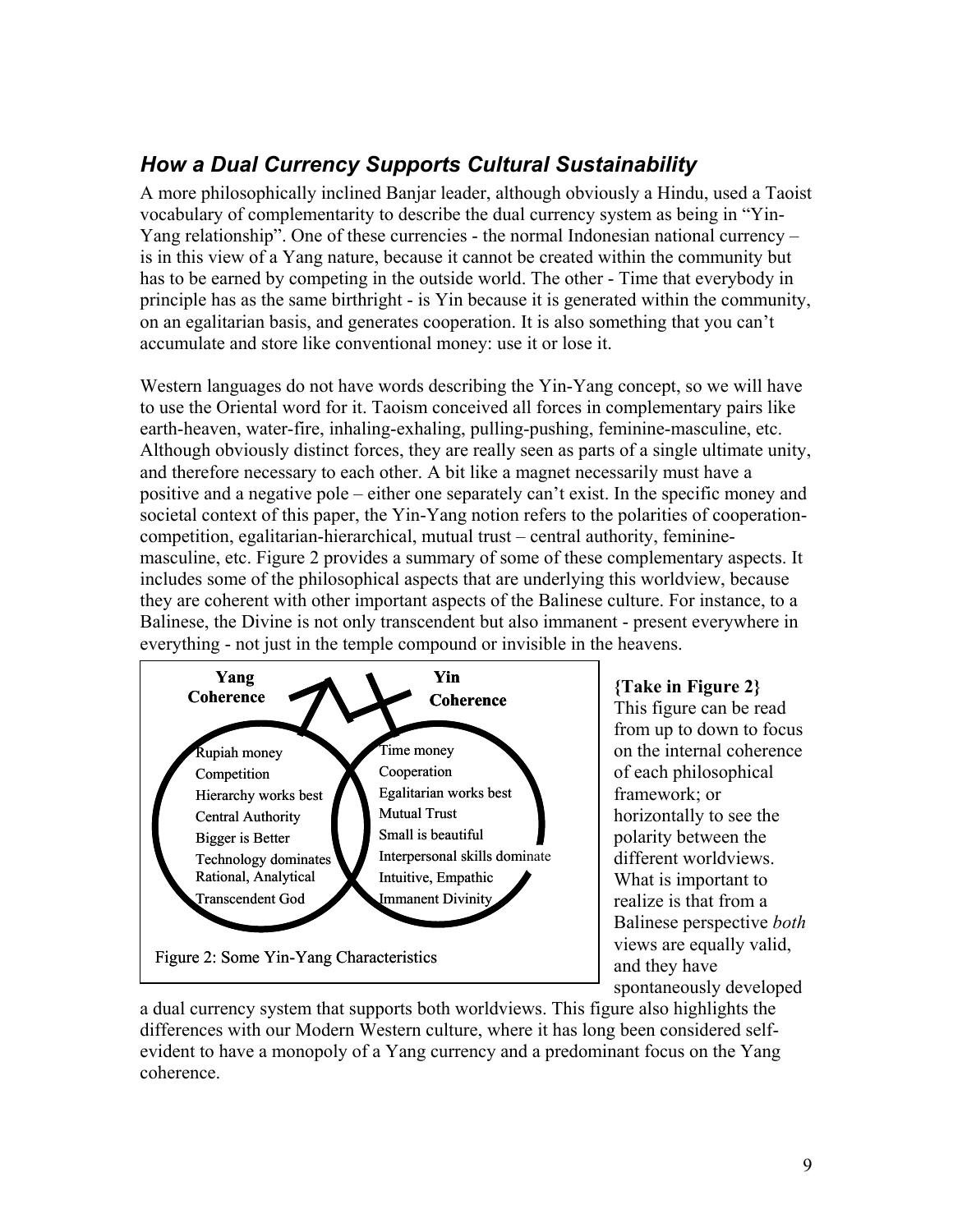An interesting difference in attitude can also be observed towards the two currencies: specifically a very flexible Yin attitude prevails towards the Yin currency. If, for example, someone has a sick child that interferes with providing time, nobody will object to him or her not contributing an equal share in time commitments. What matters is the goodwill underlying one's actions.

One can see why such a dual currency system within a democratic structure like the Banjar provides a lot more flexibility than when one has to operate within only one currency system as is the case in most other parts of the world, including the "developed" ones. People who have a lot of conventional money tend to have little time, and people with little money tend to have more time. So the dual currency mechanism enables some automatic leveling among the social classes.

Furthermore, this dual currency system provides more flexibility in the choice of projects that get approved by the council. The Banjar in poorer communities automatically favors projects that require a lot of time; and in rich ones the more expensive Rupiah projects tend to pass. For example, we found one single project in a rich Banjar that had a Rupiah budget of 1.2 Billion (equivalent to about 120,000 US\$). But even the poorest Banjar we interviewed has a large group performing at their temple a great *kecak* dance, which requires a lot of manpower but no expensive garments or props. In short, in both cases, a lot of local resources can get mobilized to meet whatever the community chooses to focus on. And in all cases, a mixture of Rupiah money and Time money are always involved, just the proportional mix tends to vary. This explains why, in Bali, large-scale religious or cultural events involve practically everybody, and are not limited to elitist social groups as tends to be the case elsewhere. This dual currency system may therefore be the real secret for the cultural resilience of Balinese society.

Note that this system goes also beyond religious or cultural events. We found Banjars who support their primary schools or even build their own roads when the central government isn't responsive to their demands. Here too, there are limitations to the substitutability of the two currencies: the cement or other materials needed for such works remains obviously part of the Rupiah budgets.

To be able to identify whether anything of the above Balinese case study is relevant for application in an environment other than Bali, we need to identify the general mechanism of how dual currency systems supports a stronger social and cultural fabric. This is why a systems framework for the above process will be presented next.

# *A Systems Framework*

The first step is to classify the four well-known forms of capital:

- Physical capital such as plant, equipment, real-estate;
- Financial capital such as cash, stocks, bonds, and "intellectual property" such as patents and trademarks;
- Social capital such as family or group solidarity, peace, community, quality of life, etc.;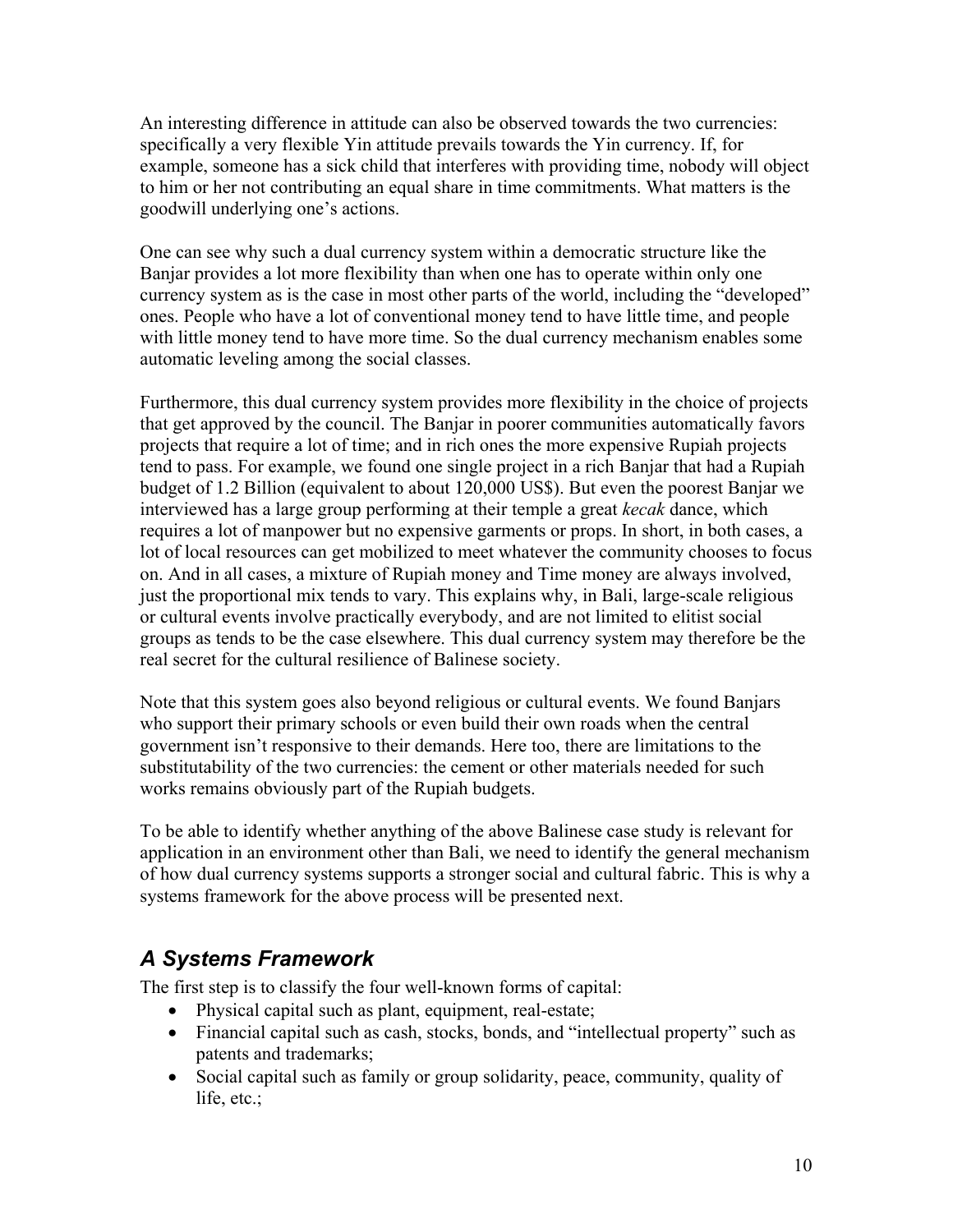and finally, Natural capital such as clean water or air, biodiversity, and other "gifts of Mother Nature".

These four main forms of capital fall into a straightforward pattern within the Yin-Yang framework as show in the following matrix.

|                           | Yang              | Yin             |
|---------------------------|-------------------|-----------------|
| <b>Non-material Level</b> | Financial capital | Social capital  |
| <b>Material Level</b>     | Physical capital  | Natural capital |

The next step is to bring into evidence the linkages between the dual currency system and these four forms of capital. As noticed earlier, conventional national currencies have Yang characteristics: they are centralizing in nature as they are created through a highly centralized and hierarchical process, they foster competition, and they bear interest (a mechanism that encourages accumulation of money and its concentration). Yin currencies, such as the Balinese Time currency, exhibit exactly the polar characteristics: they are created through an un-centralized and democratic process, they foster cooperation, they are interest-free and aren't accumulated. Figure 3 illustrates the dynamics of the two complementary currencies in their respective economies.

#### **{Take in Figure 3}**



The conventional national currency operates within the competitive economy where it facilitates quite efficiently the various types of commercial transactions, and it creates financial capital in the process. We could call this process the Yang Cycle.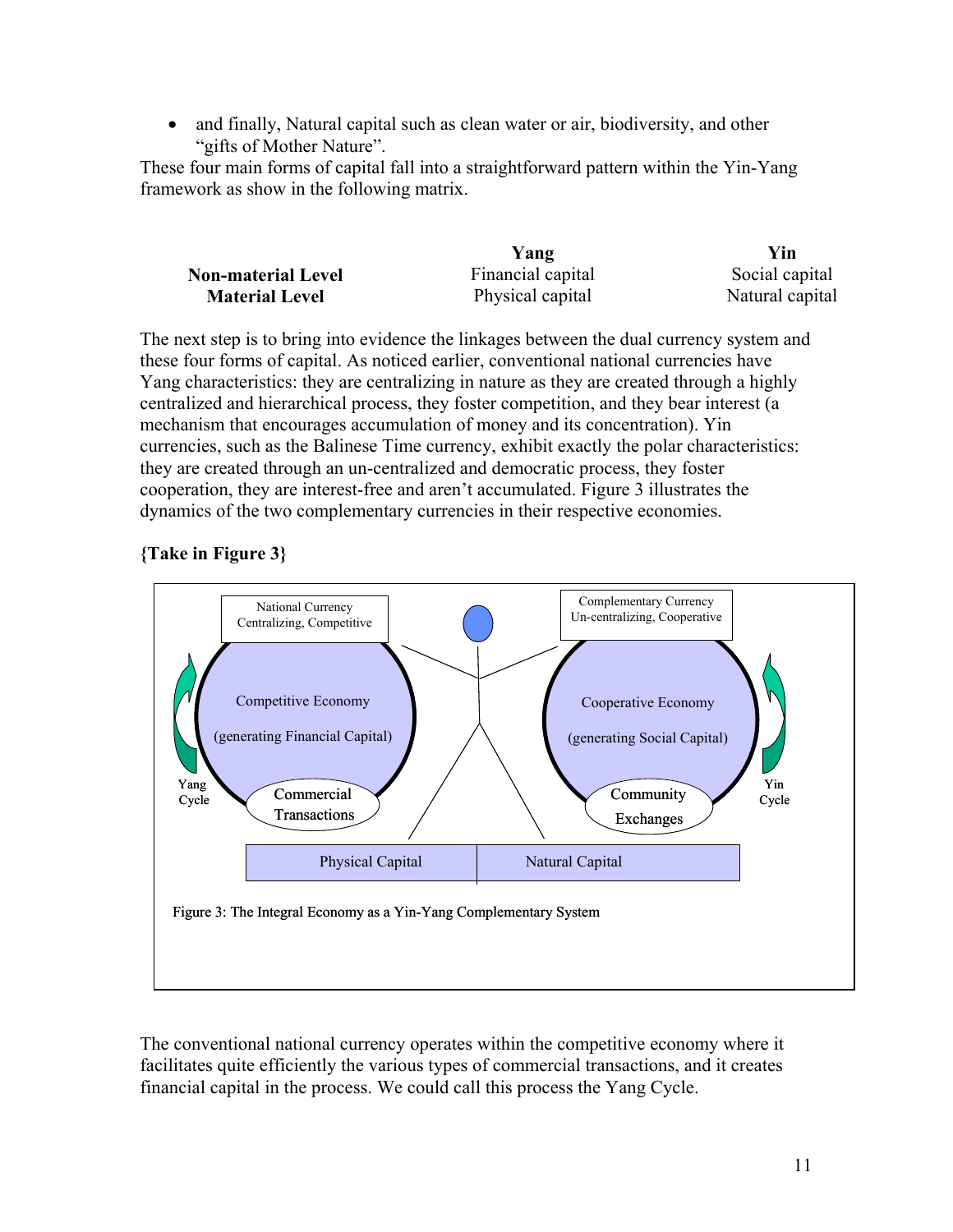The Yin currency in contrast activates the Yin Cycle in a cooperative economy, facilitating community exchanges that help generate Social Capital. Both economies require as underpinning a foundation of Physical and Natural Capital.

Conventional economic theory formally acknowledges the existence of only the two Yang forms of capital: physical capital and financial capital. Unsurprisingly, they are measured and exchanged in the national currency, i.e. the Yang currency. Conventional theory therefore tends to ignore the role of the two forms of Yin capital - natural capital and social capital - and considers them as "externalities".

Nevertheless, all economies need to have both a Yin and a Yang cycle – otherwise important Yin functions such as children education, elderly care, community or volunteer activities would not exist. But the Yin functions tend to end up less acknowledged and honored, and starved of resources in an economic structure where a monopoly of a Yang currency prevails.

One result: community decay, and less solidarity and group creative activities than is the case in societies with a complementary currency system. Another result: it is often said that in Bali "everybody is an artist of some kind", as indeed almost everybody tends to contribute to group cultural events as musician, dancer, mask maker, decorator of musical instruments or temple ornaments, or at the very least arranger of the elaborate daily offerings. In contrast, in the "developed societies" where exchanges are monetized exclusively via a Yang currency, the arts tend to become a highly specialized and comparatively rarefied function, and their output becomes a commodity whose consumers are by and large restricted to educated elites.

The Integral Economy framework formally recognizes both a Yin and a Yang cycle, where each cycle mutually supports and complements the other. Within such a framework, the Balinese exception and many of its unusual characteristics become more easily understandable, even predictable. This model also enables us to explore with more rigor under what circumstances the Balinese example may be valid outside of Bali, which is the topic addressed next.

# *Testing the Model with Shell Money in Papua New Guinea*

Community associations that bring people together to plan, budget and implement projects in a fully democratic and participatory way are certainly not original to Bali. What is more rare, however, is the use by such grass-root structures of a Yin complementary currency operating in parallel to the normal cash economy. We believe that it is the marriage of these two concepts, the highly decentralized democratic structure of the Banjar and its use of a dual complementary currency that has enabled and continues to enable the Balinese culture to withstand the external pressures that otherwise might have overwhelmed its rich cultural heritage.

While the combination of a decentralized democratic organization structure and the use of Yin currency is rare, it is fortunately not totally unique to Bali. Recently, a detailed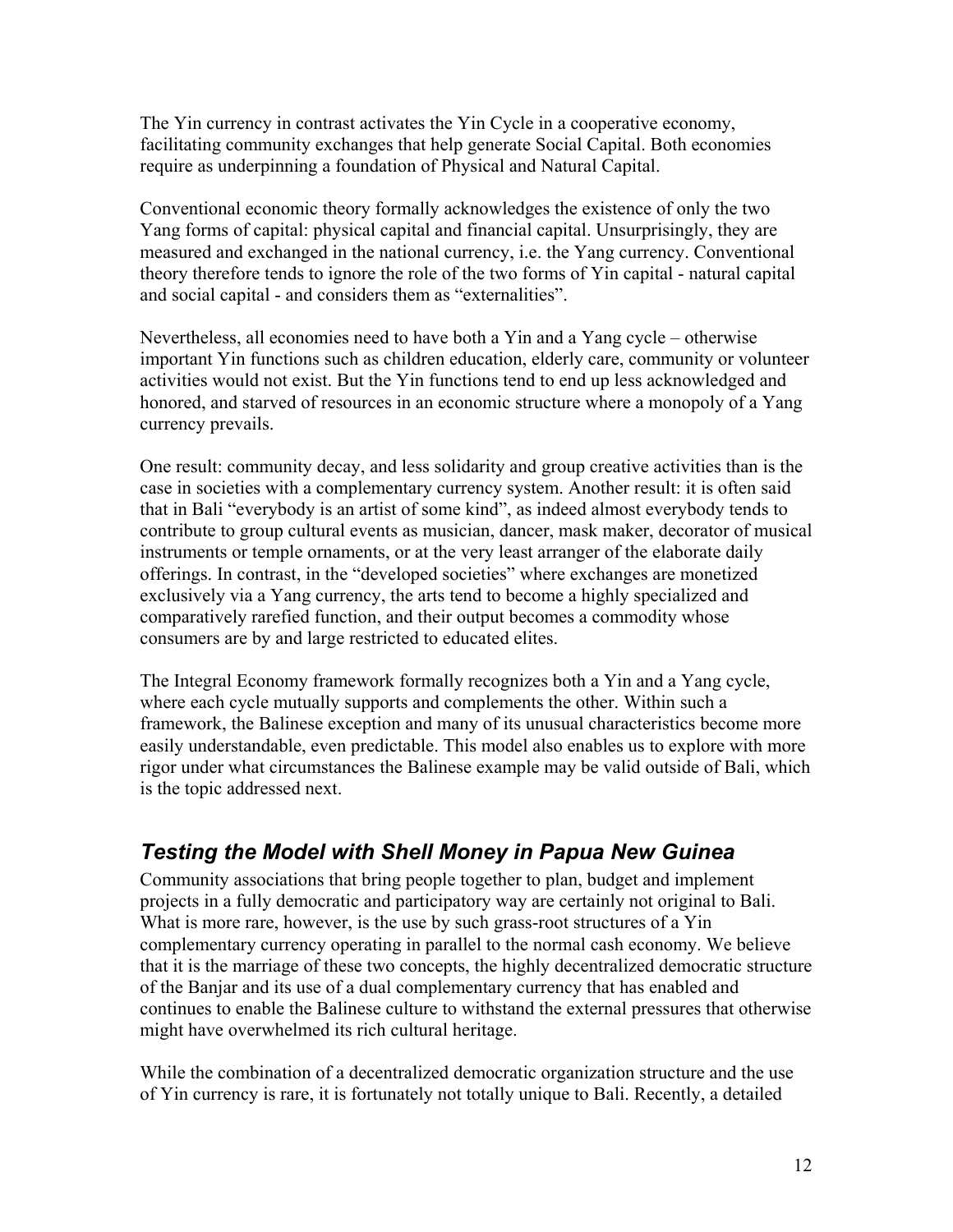case study became available in Papua New Guinea that enables us to test the proposed model. The first study on the contemporary uses of the traditional shell money has just been completed for the Provincial Government of East New Britain. (DeMeulenaere, Week & Stevenson, 2002) Shell money is a currency that has been used for centuries by the Tolai people. It traditionally facilitates the local exchange in basic goods and services as well as fulfilling customary functions: e.g. payment of bride price, or as compensation for wrongs committed within the community. It is also formally re-distributed to all attendants during the funeral ceremonies. This shell money is of a Yin type because - as is the case of Bali's time currency - it is created within the community; through democratic and autonomous local structures; to be used in community-initiated economic and traditional activities; it is interest-free; and it circulates in complement to the national currency.

This second case study confirms all the findings of the proposed model. Notwithstanding the obvious differences in culture or religion (the Tolai religion is predominantly Christian, on top of an earlier animist tradition, while Bali is predominantly Hindu); the dissimilarity in the physical nature of the two Yin currencies; and the variation in the kind of external threat to the traditional culture - exactly the same results can be observed in both places. Indeed, the evidence from the field in both islands shows that the use of their respective complementary currency fosters cultural vitality, economic resilience, and social cooperation, notwithstanding all the differences between the circumstances of both places.

The threat to the local culture has indeed taken very different forms in Bali and Papua New Guinea. In Bali, it took the form of the massive tourist influx built up over many decades, as described at the beginning of this paper. In Papua New Guinea, it is due to the recent wave of globalization, which by its very definition opened up the local economy, with the undesirable "externality" of threatening to dissolve the pre-existing social and cultural fabric. But in Papua New Guinea as in Bali, the evidence from the field shows that use of the local complementary currency has contributed to a more resilient traditional culture than has been the case in the western side of the island and other parts of the country that do not have a dual currency system. The recent interest of the Provincial Government in formalizing the use of shell money has two objectives: sustain the traditional culture and counteract the recent deterioration of the national economy. Therefore in the case of Papua New Guinea, the use of shell money has proven culturally and socially helpful in the past during the good times; but it has become even more critically useful during the current economic deterioration.

There must be other cases around the world of traditional communities using dual currency systems. But as far as we know, they are still part of what historian Arnold Toynbee labeled the *Terra Incognita* of the so-called primitive currency systems. It is also noteworthy that several ancient civilizations with a worldview compatible with the value system presented in Figure 2 correspondingly developed dual currency systems with as beneficial results as the ones described in this paper (Lietaer, 2000). But such historical precedents cannot be tested in the field today. It would therefore be of great interest to be able to further test the proposed model with additional and fresh evidence.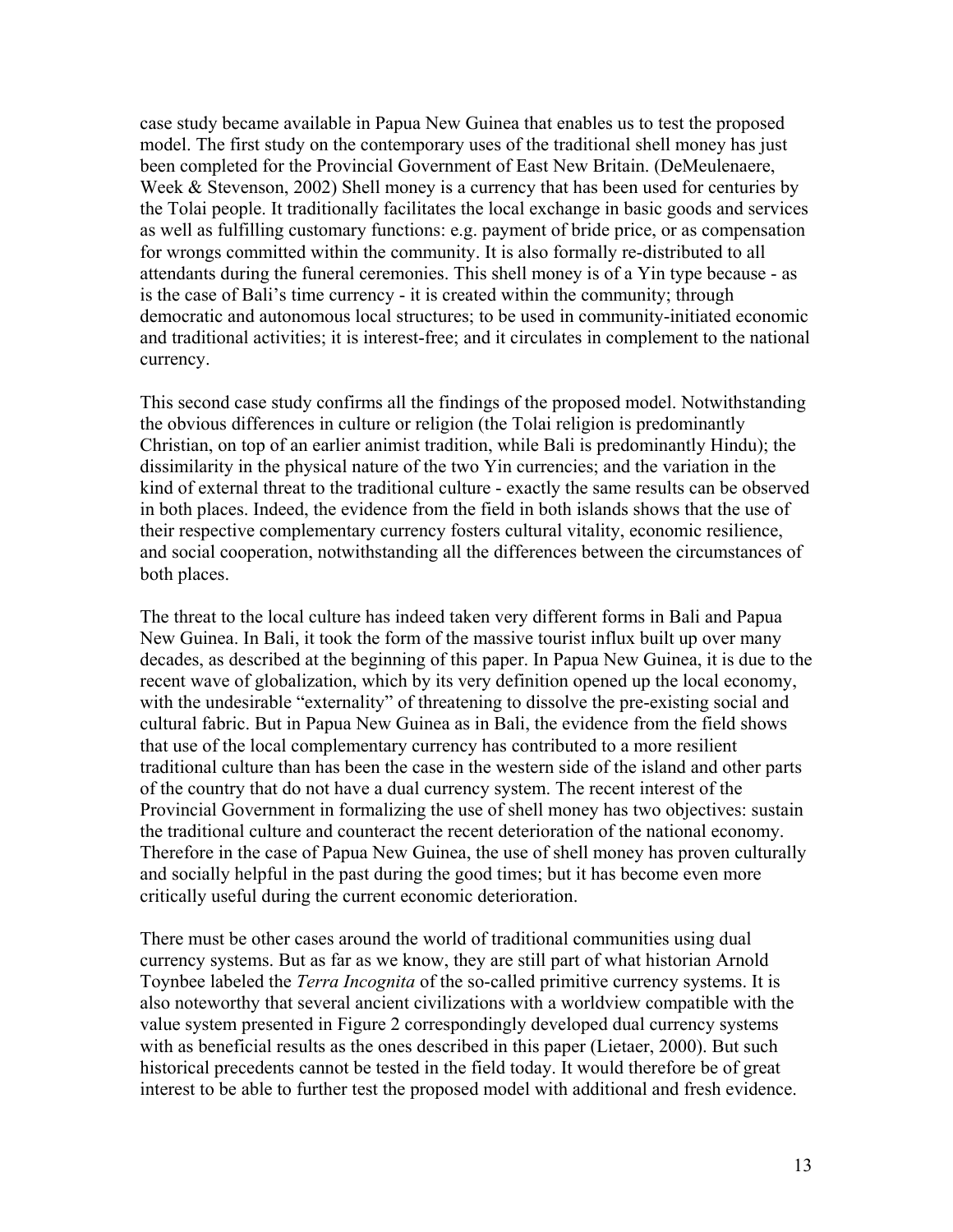# *Applicability in Other Areas*

If it is true that a dual Yin-Yang currency approach combined with a democratic grass root organizations can significantly contribute in strengthening the local economy and the cultural and social fabric - particularly whenever external forces are threatening them - it may very well become useful in many parts of the world. By making use of a Yin complementary currency Yin-type activities are more continually nurtured whether they are of a social, cultural or artistic nature; even while the people pursue in parallel marketoriented activities. In traditional cultures it could help avoid the degradation that normally occurs once the customary culture is abandoned, or worse, sold off for tourist consumption in the pursuit of these commercial activities. But it could also be relevant for repairing the often very damaged communities of the developed countries.

It is intriguing that there are many places in the world where either one of these concepts separately are currently operational – either decentralized democratic organizations, or complementary currencies. It is only their combination that remains comparatively rare.

On the complementary currency side, there are many community exchange systems functioning throughout the Third World; and more surprisingly in the last decade we have seen similar non-conventional currencies develop exponentially throughout the First World. There were less than a hundred such modern systems operational in the world in 1990, today there are well over 4,000 (Lietaer, 2001). For instance, Local Exchange Trading Systems (LETS), Time Dollars and Time Banks all use different forms of Yin complementary currencies. In Japan, regional and local governments have been supporting pilot projects throughout the country to facilitate the rebuilding of community and local social capital, the caring of one for another. Several of these new exchange systems even make use of smart cards to process the Yin-type complementary currency. Complementary currencies may indeed be a very old idea whose time has come for First World countries as well. The Prime Minister of the UK, Tony Blair, pointed out in a speech during the year 2000: "As a nation we're rich in many things, but perhaps our greatest wealth lies in the talent, the character and the idealism of the millions of people who make their communities work. Everyone – however rich or poor – has time to give … Let us give generously, in the two currencies of time and money."

Could we not learn something from the people who have accumulated centuries of experience using such tools? The Bali and Papua New Guinea case studies reveals that this approach will work best when implemented by local non-governmental organizations whose membership truly and democratically participates in the selection of the projects for which their time and money would be used. Otherwise, the legitimacy of the projects would quickly be questioned. The resilience of the Balinese approach derives clearly from genuine grass-root support for every activity that the community itself has decided upon, and the possibility to stop any project whenever a majority in the community starts questioning it. When this approach is abused through a top-down imposition of projects that the participants have not freely chosen (as was the case when the Indonesian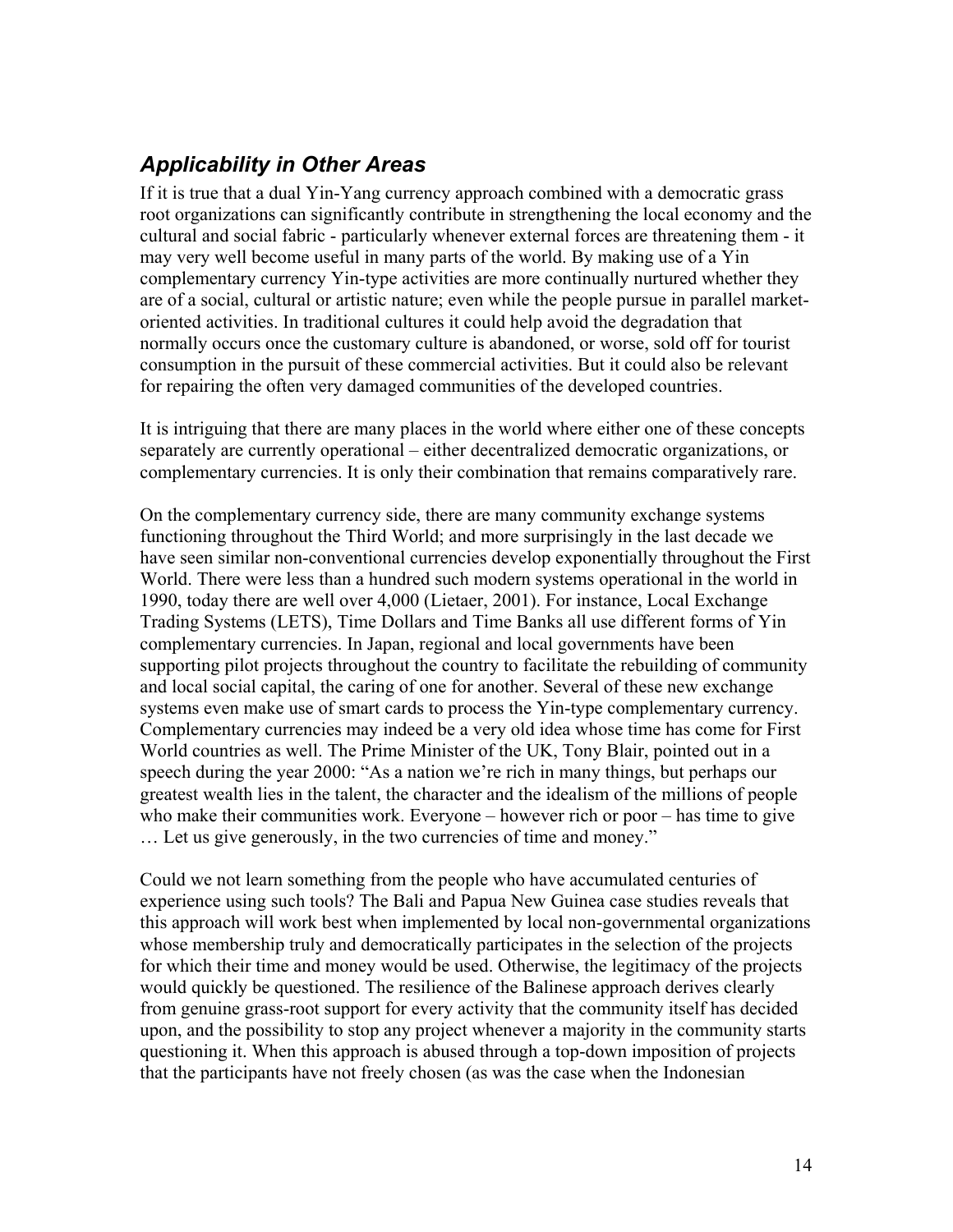government required Time participation in some projects in Java and other areas), the mechanism quickly deteriorates and breaks down.

We obviously do not claim that dual currency systems are a panacea to solve all problems, social, cultural or otherwise. But lessons from the traditional past could become useful to the future of this globalizing world. This has been picked up by contemporary economists (Rosser & Rosser, 1999) to be called the "New Traditional Economy", which maintains culture and society while allowing people the freedom to pursue market-oriented activities.

# *Conclusions*

Most existing economic theory has as hidden hypothesis that all exchanges need to be facilitated through a monopoly of a centrally controlled currency. Furthermore, conventional economic theory assumes that all currencies are implicitly value-neutral: they are supposed not to affect the transactions or the relationships among the people using it. As the English put it: "A fact is a fact, and is more respectable than the Lord Mayor of London." And the Balinese exception provides enough facts – historical and contemporary - that should force us to put a big question mark behind both those implicit assumptions of conventional economic theory.

It is a fact that many transactions and additional activities occur in Bali and in Papua New Guinea thanks to the existence of their respective complementary currencies circulating at the local level, and functioning in parallel with the national currency. It is also a fact that such complementary currencies facilitate a stronger involvement of even the poorest communities in the cultural activities of both islands than would be the case without them. Finally, both the Balinese and the Tolai themselves claim that they play a key role in creating the proverbially "strong community fabric" evidenced in their respective societies.

Nobody is saying that community currencies all by themselves are a magic bullet for Third World poverty and cultural degradation. A complex web of interrelated but independent, decentralized but united structures holds the Balinese or the Tolai societies together. But at the core of this network live the Banjars in Bali, and the family networks of Papua New Guinea. And at the core of those decentralized organization structures operate in both cases their respective dual currency systems.

In a large-scale survey of the American public, no less than 83% considered that the top priority in the US should be to "rebuild community"(Ray & Anderson, 1999). This suggests that the automatic assumption that the dollar is the only monetary tool relevant to solve all problems - especially those of a community nature - may usefully be questioned, even in the US.

Finally, one of the most frequent complaints about globalization has been that it entails an erosion of cultural specificities around the world. A dual currency approach could be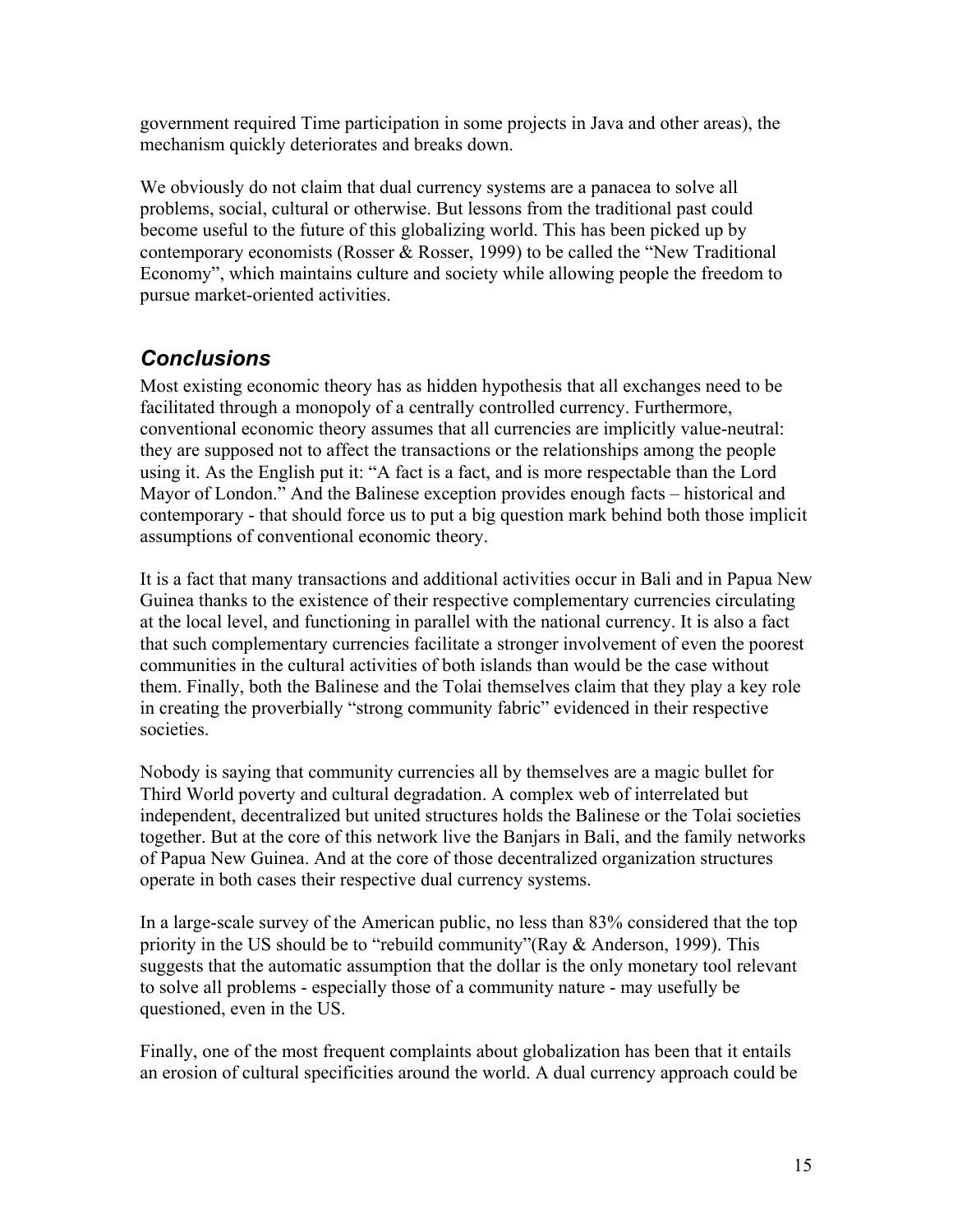of interest to those who want to rebuild a sustainable social fabric or strengthen their cultural diversities in any country, independently of its degree of economic development.

### *References*

Agung Purwita. (1983), *Pemantapan Adat Dalam Menunjang Usaha-Usaha Pembangunan*, Majelis Pembina Lembaga Ada, Denpasar. pg 18.

Brinberg D. & Castell P. (1982) "A Resource Exchange Theory Approach to Interpersonal Interactions" *Journal of Personality and Social Psychology* Vol 43/8 pg 260-269.

Brinberg D. & Wood R. (1983) "A Resource Exchange Theory Analysis of Consumer Behavior" *Journal of Consumer Research,* Vol 10/12 , pg 330-338.

Cohen E. (1988) "Authenticity and Commoditization in Tourism", *Annals of Tourism Research* 15/3, pg 371-386.

Covarrubias, M. (1937) *Island of Bali*, First edition, Knopff, New York ; republished in 1998 by Periplus, Singapore.

Dalton, B. (1990) *Bali Handbook*, Moon Publications, Chico. pg 35-36.

de Kleen T. (1921) "Bali: its dances and customs", *Sluyter's Monthly*, pg 129.

DeMeulenaere, S., Week, D. & Stevenson, I. (2002), *The Standardisation and Mobilisation of the Tabu Traditional Shell Currency*, East New Britain Provincial Government, Papua New Guinea.

Durtain, L. (1956) *Bali, la fabuleuse et la charmante*, Les Oeuvres Libres, Paris. pg 21.

Eiseman, F. B. (1990) *Bali Sekala & Niskala: Essays on Society, Tradition and Craft.*  Volume II, Periplus Editions Inc, Berkeley, pg 74.

Elegant R. (1987) "Seeking the Spirit of Bali: Despite Fast Food and Discos, the Old Ways Live", *The New York Times*, March 8, 1987, Travel Section, pg 9.

Foa U. (1971) "Interpersonal and Economic Resources", *Science* Vol 171/1 January 1971 pg 345-351.

Foa U. & Foa E. (1974) *Societal Structures of the Mind ,* Charles C. Thomas, Springfield, IL.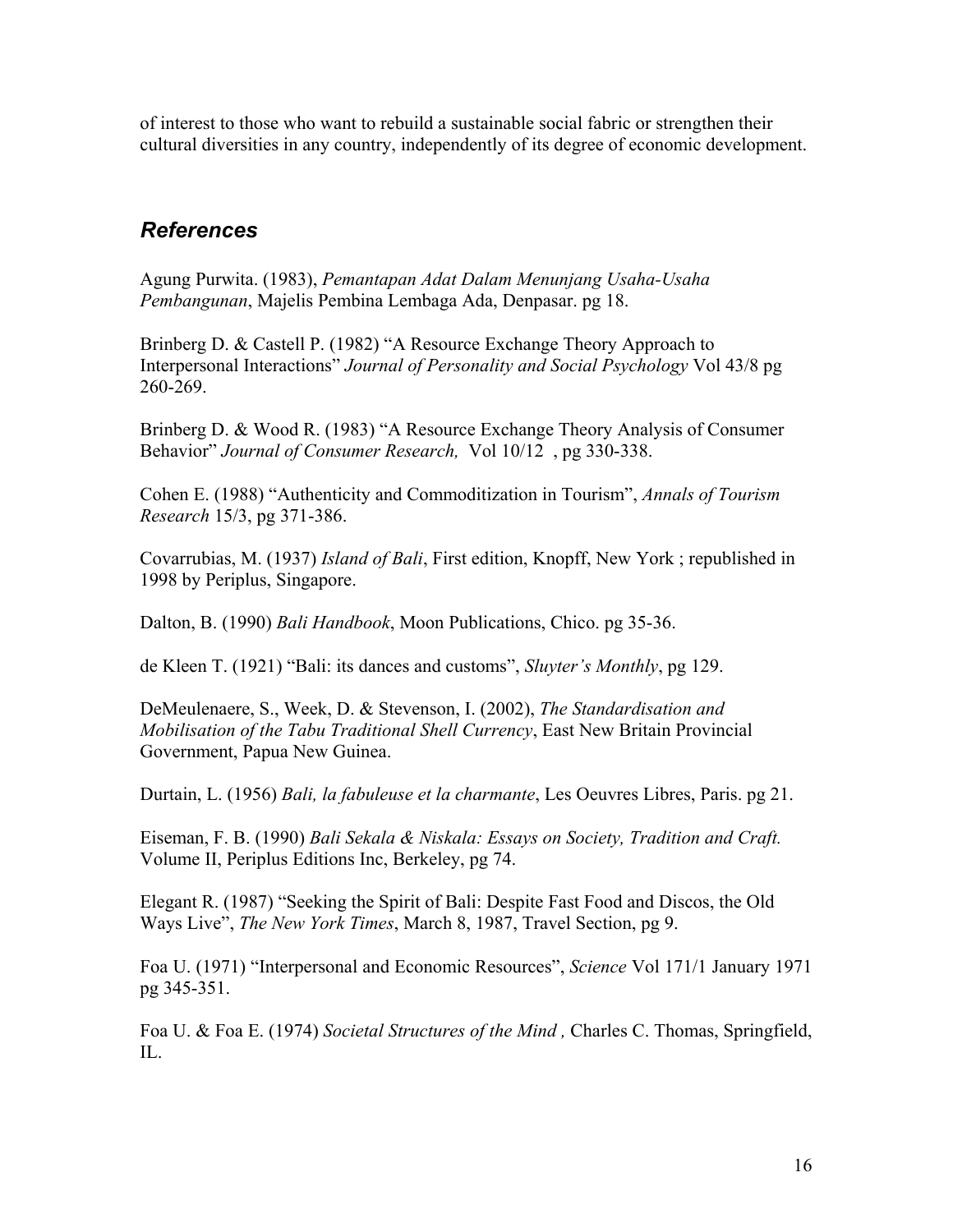Geertz, C. (1959), "Form and variation in Balinese Village Structure" *American Anthropologist*, Vol 61, pgs 991-1012.

Geertz C. (1980), *Negara: the Theater State in Nineteenth Century Bali*, Princeton University Press, Princeton, pg 49.

Geertz H. & Geertz C. (1975), *Kinship in Bali*, University of Chicago Press, Chicago.

Graburn N.H.H. (1984), "The Evolution of Tourist Arts" *Annals of Tourism Research*  Vol 11 No 3, pgs 393-419.

Greenwood D.J. (1982), "Cultural Authenticity" *Cultural Survival Quarterly,* Vol 6 No 3. pgs 27-28.

Goldberg A. (1983), "Identity and Experience in Haitian Woodoo Shows" *Annals of Tourism Research* Vol. 10 No 4 pgs 170-495.

Guermonprez, J.F. (1990), "On the Elusive Balinese Village: Hierarchy and Values Versus Political Models", *Review of Indonesian and Malaysian Affairs*, Vol 24 pg 55-89.

Iyer, P. (1988) *Video Night at Kathmandu and Other Reports from the Not-So-Far-East*, Knopf, New York, pg. 30.

Lietaer, B. (2000), *Mysterium Geld*, Riemann Verlag, Munich.

Lietaer B. (2001), *The Future of Money*, Random House, London.

Macnaught T.J. (1982) "Mass Tourism and the Dilemmas of Modernization in Pacific Island Communities" *Annals of Tourism Research* 9/3, pg 359-381

Maurer J.l. and Zeigler A. (1988), "Tourism and Indonesian Cultural Minorities" in Rossel P. (ed.) *Tourism: Manufacturing the Exotic* International Workgroup for Indigenous Affairs, Copenhagen pgs 64-92.

McTaggart W.D. (1980) "Tourism and Tradition in Bali" *World Development* 8, pg 457- 466.

Mead, M. (1977) *Letters from the field 1925-1977*, Harper & Row, New York, pg 161.

Norohna, R. (1979) "Paradise Reviewed: Tourism in Bali in Tourism: Passport to Development?", in de Kadt, E. (Ed.) *Perspectives on the Social and Cultural Effects of Tourism in Developing Countries*, Oxford University Press, New York, pg 201.

Picard M. (1979) *Sociétés et Tourisme: Réflexions pour la Recherche et l'Action*. UNESCO, Paris.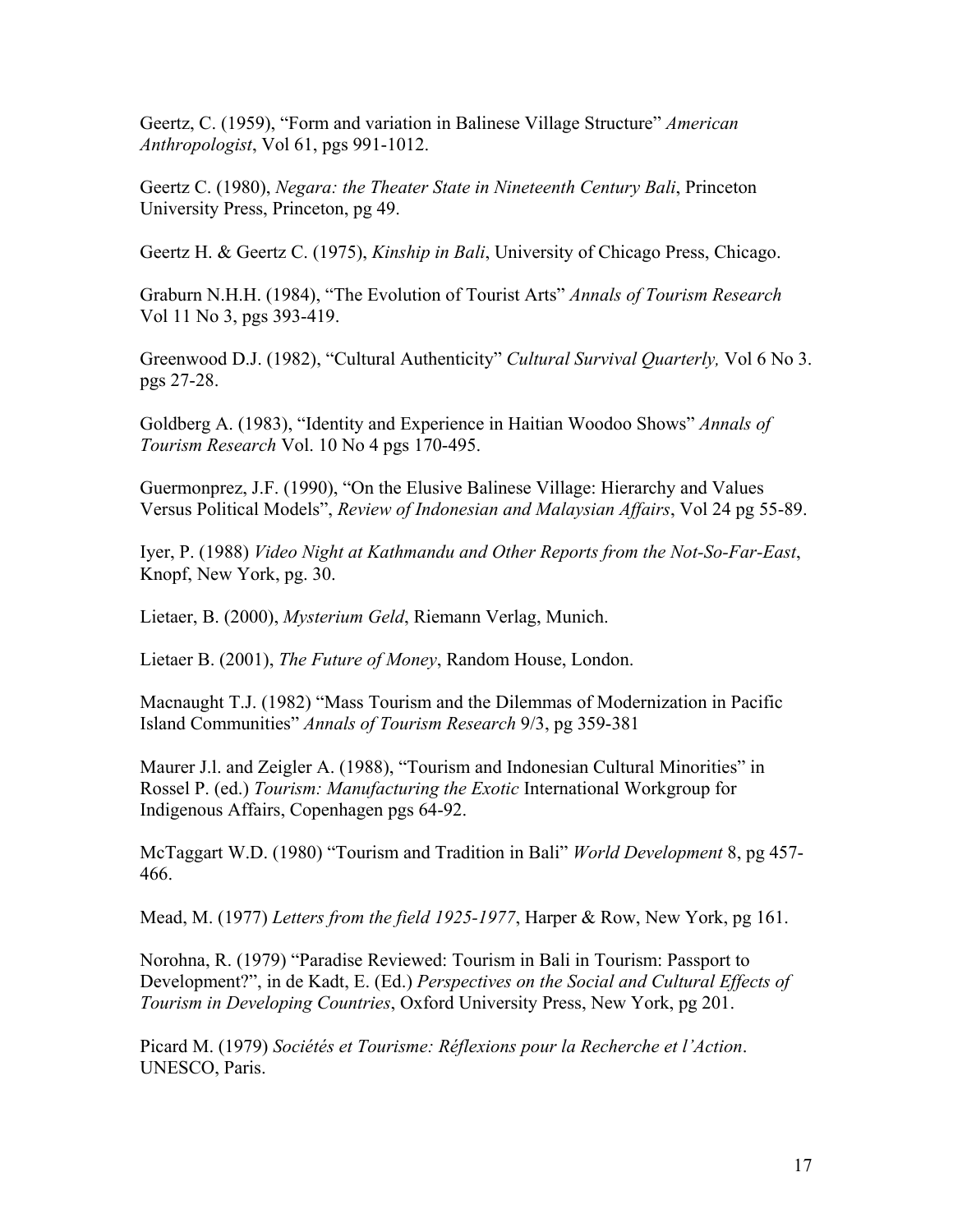Picard, M. (1996), *Bali: Cultural Tourism and Touristic Culture*, Archipelago Press, Singapore, pg 37.

Polanyi, K. (1944), *The Great Transformation: the political and economic origins of our time*, Beacon Press, Boston.

Ramseyer, U. and I Gusti Raka Panji Tisna (2000) *Bali Living in Two Worlds: A Critical Self-Portrait*, Schwabe Verlag, Basel.

Ray, P. and Anderson, S. (1999), *The Cultural Creatives*, Harmony Books, New York.

Ray, P. (1996), *The Integral Culture Survey: A Study of the Emergence of Transformational Value in America*, Research Monograph sponsored by the Fetzer Institute and the Institute of Noetic Sciences.

Roberts S. & Dant R. (1991), "Rethinking resource allocation in modern society: a meanings-based approach", *Journal of Economic Psychology* 12 pg. 411-429.

Rosser, B. and Rosser, M. (1999), "The New Traditional Economy: A New Perspective for Comparative Economics?", *International Journal of Social Economics* vol. 26, no. 6, pp. 763-778.

SCETO (1971) *Bali Tourism Study. Report to the Government of Indonesia,* UNDP/IBRD, Paris, Volume 2, pg 162.

Smith V.L. (ed.) (1989) *Hosts and Guests: the Anthropology of Tourism*, University of Pennsylvania Press, Philadelphia.

Vickers, A. (1989) Bali: *A Paradise Created*, Periplus Editions, Berkeley.

Warren, C. (1993), *Adat and Dinas: Balinese Communities in the Indonesian State*, Oxford University Press, Kuala Lumpur.

# *Notes*

**[1].** It should be noted that there are no terms in the Balinese language to describe concepts like "culture" or "art". The Balinese terms always refer to a specific activity that is inseparable from its context. For instance, there are no words to distinguish a "dance", from "dancer", or "theatrical performance". The Balinese word refers to so-and-so dance (*Pendet, Rejang, Baris Gede, Topeng, etc.)* by which is meant at the same time the music, theater, and specific ritual in which the dancer performs, all of which can virtually not be separated. This is in sharp contrast with the *Bahasa Indonesia*, the official language of Modern Indonesia, where just like in Western languages, abstract notions such as "art" *(seni),* "culture" *(budaya),* "dance" *(seni tari)* or "theatre" *(seni drama)* are quite distinct and familiar. (Picard, 1996, pg 135).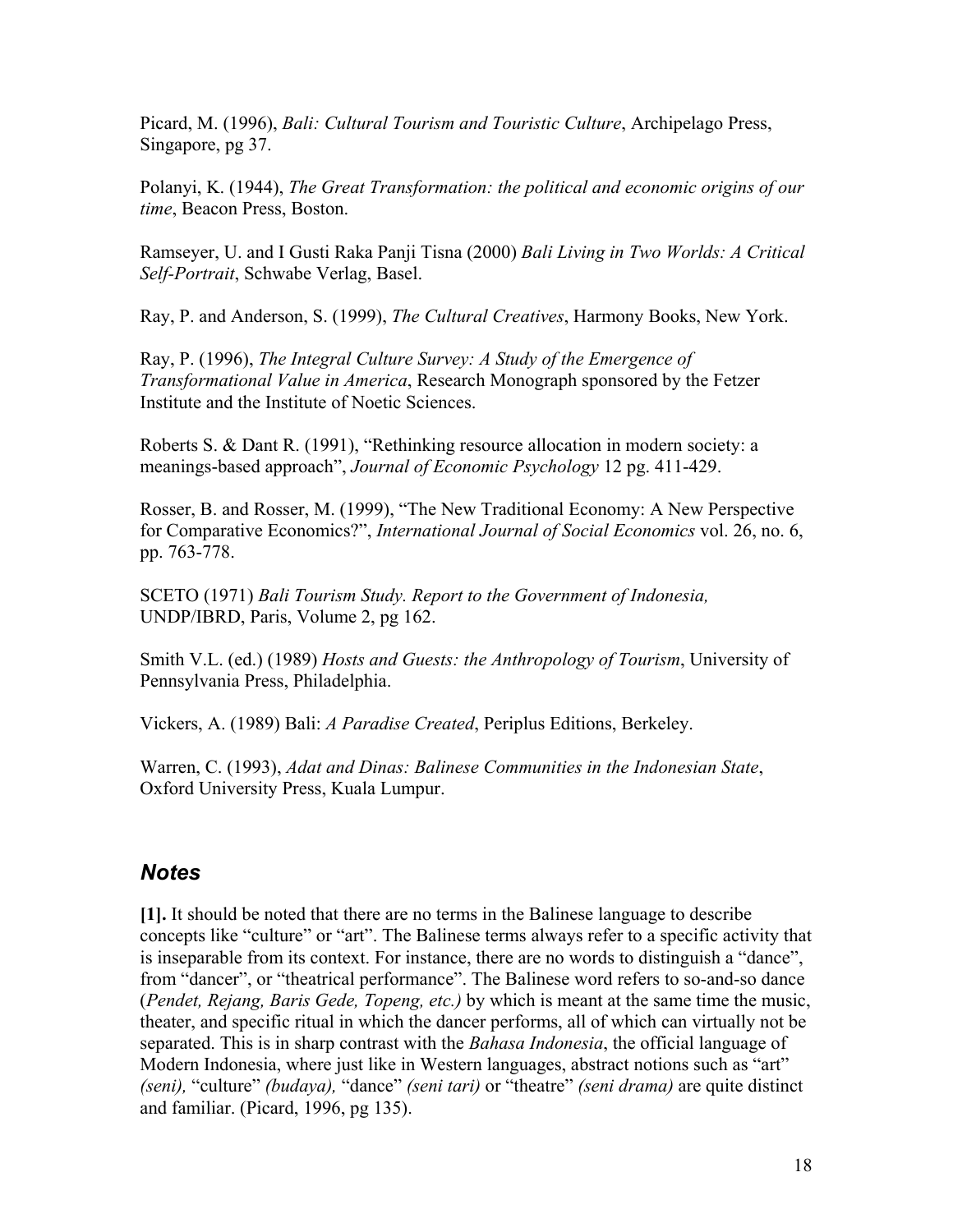**[2].** The Westerner who first discovered Bali was the Dutchman Cornelius Houtman, in 1597. After a long sojourn on the island, several of his crewmembers decided to stay, establishing the reputation back in Holland that a new "paradise" had been found. *"The Last Paradise"* became the title of the first book in English on Bali, published in 1930 by the American journalist Hickman Powell. (Covarrubias, 1937)

**[3].** The source of the data for Figure 1 is the Directorate General of Tourism and Bali Government Tourism Office. Disconcertingly, there are no exact statistics of the number of tourists visiting Bali, the only hard number being total foreigners arriving directly by international flights at the Bali Airport. These rose from 23,000 in 1970 to 1,468,000 in 2000. 95% of those direct arrivals report that they come for vacations, and 30% are on a repeat visit. However, this doesn't capture foreign or Indonesian tourists arriving via Jakarta or other internal Indonesian flights, the ferry arrivals or even the cruise ships mooring at Benoa or Padang. The estimates of total tourism arrivals range therefore between 2.5 and 4 million for 1994; and between 4 and 5 million for 2000. The lower numbers being the official Tourism Office estimate, they are the ones used in our graph. **[4].** See for example for recent opinions by Balinese themselves: (Ramseyer, 2000); or by foreigner observers (Vickers, 1989). The Kuta "environmental-type" tourism attracts the tourists who come for surfing, sunbathing, girl watching, and related beach-type activities. This area functions practically completely outside of the Balinese cultural environment. There seems to be some historical predestination in this development, as this part of the island has always been considered as "outside" of the Balinese mainstream by the Balinese themselves. First, to the Balinese, the seashore is by definition considered *Kelod* meaning the area of the devils, bad spirits and decay. Furthermore, Kuta specifically was the slave harbor in the  $17<sup>th</sup>$  and  $18<sup>th</sup>$  century, and the area where criminals, people excluded from their *banjars,* and foreign traders would hang out. Geertz describes colorfully the life of Mads Lange, a Danish-born adventurer and trader, who became the de facto harbor- and trade-master of Kuta during the  $19<sup>th</sup>$  century. (Geertz, 1980, pgs 80-94). All of this before the first tourist set foot on Kuta beach; long before Kuta became world famous on October 12, 2002, as the site of the most massive terrorist attack in Asian history.

**[5].** Declaration of the Governor of Bali, Ida Bagus Oka, excerpt from *Bali: Apa Kata Mereka,* Denpasar, 1991) pg. 11. Translated in (Picard, 1996. pg. 8). **[6].** Foa's "Resource theory" (Foa, 1971; Foa & Foa, 1974) classifies resources in different categories and explains why some types of resources - such as love and money are not easily acceptable as substitutes. In contrast, love and services, or money and goods are more proximate in this framework and therefore more substitutable. Further research has empirically confirmed this model (Brinberg & Castell, 1982; Brinberg  $\&$ Wood, 1983). Our findings with the dual currency model are consistent with this approach, as the Balinese Yin currency of time is in fact a close substitute for services. The findings on the role of dual currencies in both Bali and Papua New Guinea are furthermore consistent with the concept of the existence in stable societies of a "ceremonial fund" which has a collective social function beyond the strictly economic one (Roberts & Dant, 1991). The congruence of the Yin-Yang complementary currency framework with empirical findings from current social sciences and psychology is the topic of a future paper.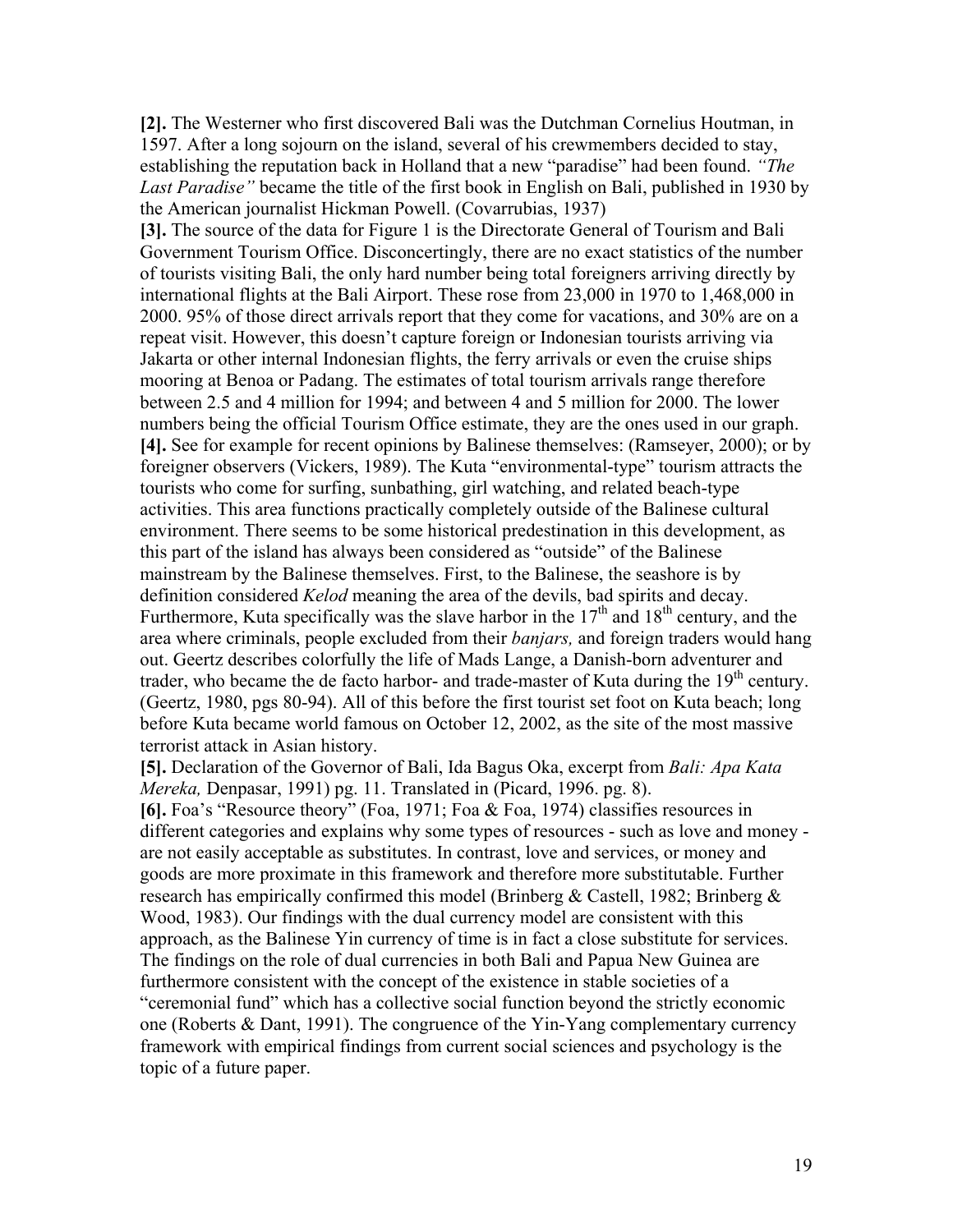#### *Post-script: Bali after the Bombing*

November 2002

Bali has become world news since the terrorist bomb attack in Kuta that killed more than 180 people on the night of October 12, 2002. This is "Bali's September 11"; exactly one year, one month, and one day after the Twin Towers bombing. However, the global media has not been covering how the Balinese themselves have been reacting to this horror. The two reports quoted next demonstrate another way for dealing with terrorism than what we have witnessed so far. They reflect a degree of human development that one could only wish was more prevalent in the "developed" world. The statements speak for themselves.

The first is a report by the police on the days immediately after the bombing.

*"Lt Col I Made Murda of the Bali police told us that, although hundreds of shops and restaurants had their windows blown out in the blast, not one single looting has been reported. Down in Legian there are all these shops without windows and doors, all their wares there for the taking, but nobody has.* 

*There were also fears that there could be an instant reaction against the Muslim population in Bali, but no such thing has happened. What HAS happened is that there have been peace vigils and prayer meetings all over the island, and Christians, Muslims, locals & foreigners working hand in hand in the relief effort."*

The second report is from the *Parum Samigita*, the 'Think Tank' for the Banjars of the Kuta, Legian and Seminyak, the "ground zero" area where the blast occurred. Asana Viebeke L delivered the following speech in English on Friday, October  $25<sup>th</sup>$ .

#### *"Now We Move Forward!*

*We Balinese have an essential concept of balance. It's the* Tri Hita Karana*: the concept of triple harmonious balance. The balance between god and humanity; humanity with itself; and humanity with the environment. This places us all in a universe of common understanding.* 

*It is not only nuclear bombs that have fallout. It is our job to minimize this fallout for our people and our guests from around the world. Who did this? This is not such an important question for us to discuss. Why this happened - maybe this is more worthy of thought. What can we do to create beauty from this tragedy and come to an understanding where nobody feels the need to make such a statement again? That is important. That is the basis from which we can embrace everyone as a brother, everyone as a sister.* 

*It is a period of uncertainty, a period of change. It is also an opportunity for us to move together into a better future – a future where we embrace all of humanity, in the knowledge that we all look and smell the same when we are burnt. Victims of this tragedy are from all over the world.* 

*The past is not significant. It is the future that is important. This is the time to bring our*  values, our empathy, to society and the world at large. To care. To love.

*We want to return to our lives. Please help us realize this wish.*